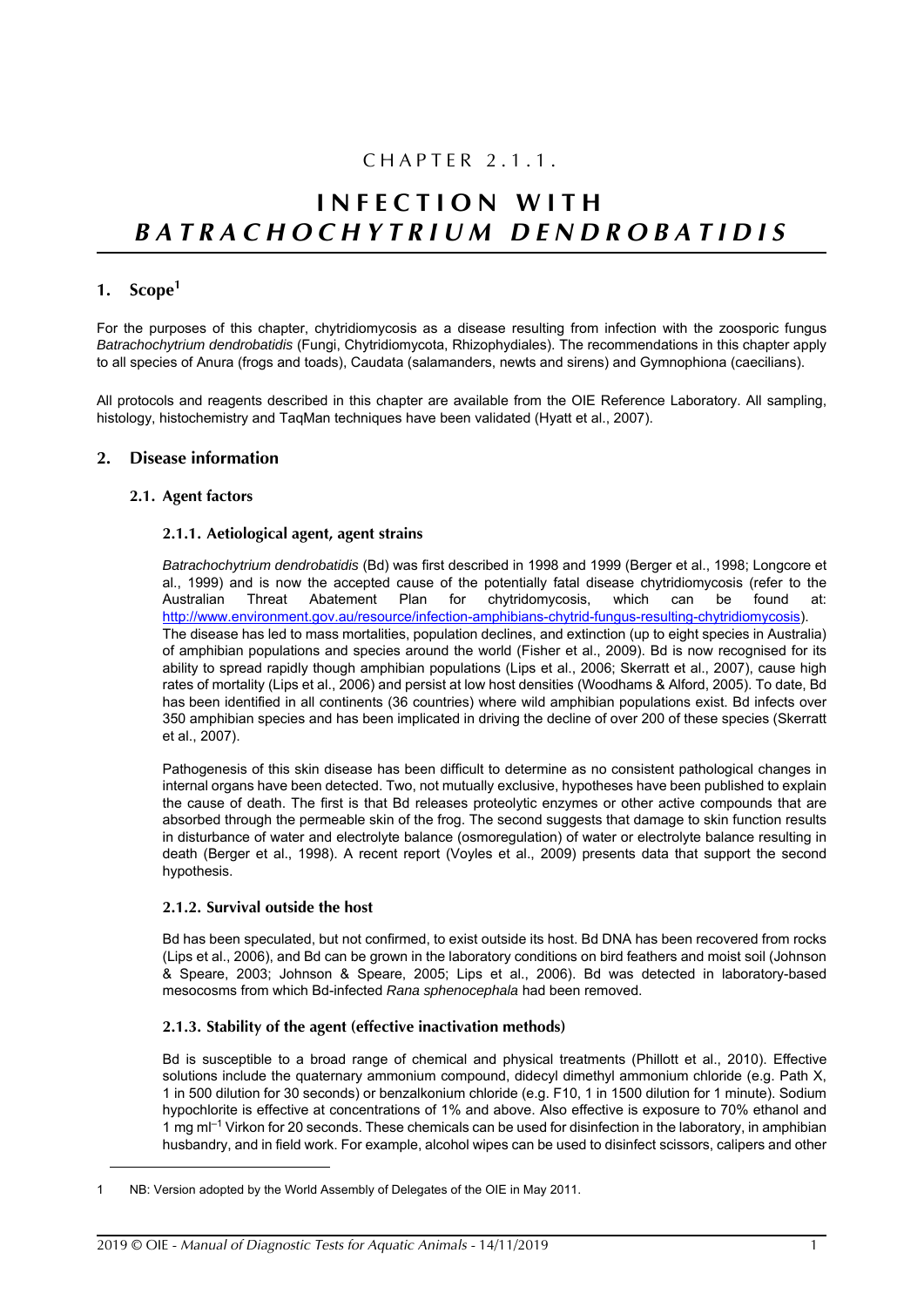instruments between animals. Cultures of Bd do not survive complete drying, but in practice persistence of water in droplets allows survival of the pathogen up to 3 hours after 'drying' [\(Johnson et al., 2003](#page-20-7)). Heating to above 37°C for 4 hours results in death of sporangia. Ultraviolet light used routinely for killing bacteria, fungi and viruses is ineffective.

Bd can grow, but may not thrive, on many different nitrogen sources ([Piotrowski et al., 2004](#page-20-8)) and in sterile lake water ([Johnson & Speare, 2003](#page-20-4); [Johnson & Speare, 2005](#page-20-5); [Piotrowski et al., 2004](#page-20-8)). Additional anecdotal findings suggest it can survive and grow as a saprobe in the absence of frogs. Zoospores can remain motile for over 24 hours with approximately 50% and 5% remaining motile after 18 hours and 24 hours, respectively ([Piotrowski et al., 2004\)](#page-20-8).

## **2.1.4. Life cycle**

The life cycle of Bd has two main stages: the motile, waterborne, short-lived zoospore for dispersal, and the stationary, monocentric thallus, which develops into a zoosporangium for asexual amplification. Bd is adapted to living in the stratified epidermis of the skin. Thalli live inside epidermal cells, initially parasitising cells a few layers deep, and have a rate of development that coincides with the maturing of the cell as it moves outwards and keratinises. Bd grows initially in living cells but thalli complete their development as zoosporangia in dead superficial keratinised cells that lack organelles. Discharge tubes have the ability to merge with and dissolve the epidermal cell membrane and open on to the surface of the cell, usually the surface distal from the body. The distribution of sporangia in adults and tadpoles shows that a stratified, keratinising epidermis is a requirement of Bd when occurring as a parasite ([Berger et al., 1998;](#page-19-0) [Marantelli et al., 2004\)](#page-20-9). Immature sporangia can also grow within the deeper cells that contain prekeratin. Resistant resting spores have not been found.

## **2.2. Host factors**

## **2.2.1. Susceptible host species**

As stated above, Bd has been identified on six continents, from two amphibian orders, 14 families and in over 350 species. Collectively, it can be stated that most, if not all, anurans and urodeles are susceptible to Bd infection; morbidity and mortality varies between species. Mortality in tadpoles has not, in the main, been reported (there is one report stating otherwise [[Blaustein et al., 2005\]](#page-19-2)) and, to date, viable Bd has not been detected on eggs.

## **2.2.2. Susceptible stages of the host**

Susceptible stages of the host are all age classes, larvae, metamorphs and adults (not eggs).

## **2.2.3. Species or subpopulation predilection (probability of detection)**

Species vary greatly in their innate susceptibility. The microhabitat and environment that a species inhabits are also key determinants for infection and disease, as virulence is reduced at warmer temperatures (>26°C).

With the exception of eggs, Bd can be detected in all age classes, larvae, metamorphs and adults via a variety of techniques – visual inspection of tadpoles, light microscopy, immunohistochemistry, electron microscopy, immuno-electron microscopy and quantitative polymerase chain reaction.

## **2.2.4. Target organs and infected tissue**

The target organ for collecting samples is the skin ([Hyatt et al., 2007](#page-20-0)). One reported clinical sign of chytridiomycosis is excess sloughing of skin from the epidermal surface. The sloughed skin is frequently derived from ventral surfaces of the abdomen, limbs and feet and is usually identified ([Berger et al., 2005a](#page-19-3); [Berger et al., 2005b](#page-19-4); [Pessier et al., 1999\)](#page-20-10) by hyperkeratosis and the presence of zoo-sporangia. Collection of skin at these sites is an obvious way to maximise the chances of detecting Bd.

## **2.2.5. Persistent infection with lifelong carriers**

Some amphibian species carry sustained infections in the wild with little or no evidence of either morbidity or mortality. Whether such species are lifelong carriers is not known.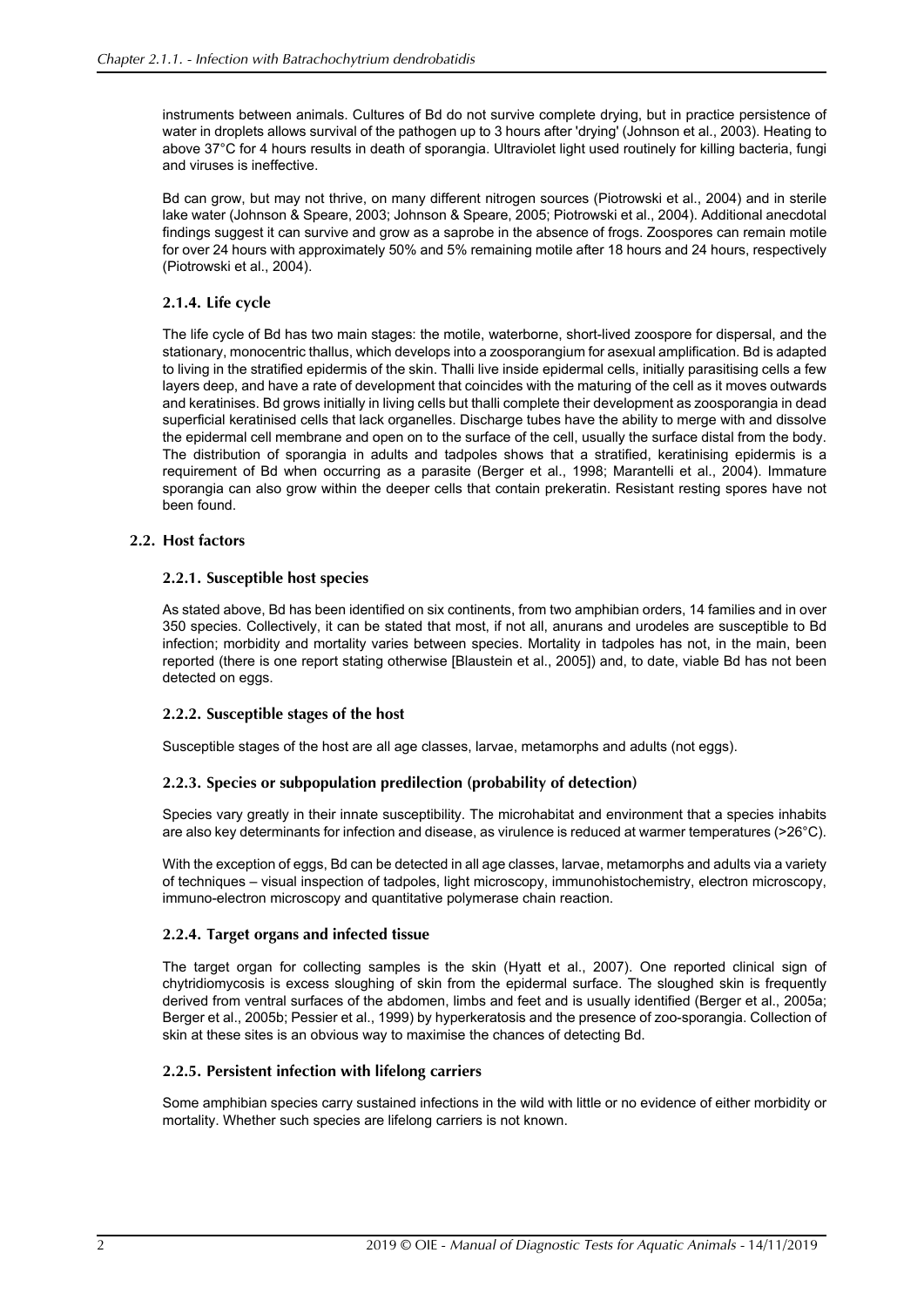## **2.2.6. Vectors**

Amphibian species can act as reservoirs of Bd without displaying signs of infection. The ability of Bd to survive in the environment or in sympatric species enables it to drive some species to extinction. Bd is a significant risk factor for approximately 97% of critically endangered amphibians ([Smith et al., 2006](#page-21-2)) and as stated above has been credited for causing the extinction of some species of amphibians ([Fisher et al., 2009\)](#page-19-1).

## **2.2.7. Known or suspected wild aquatic animal carriers**

Only amphibians are identified as sources and carriers of Bd.

## **2.3. Disease pattern**

## **2.3.1. Transmission mechanisms**

Bd infection can spread by animal to animal contact or via contact with waterborne motile zoospores. Long distance transmission is understood to occur by means other than water; including translocation of animals during international trade ([Rowley et al., 2007\)](#page-20-11) and potentially by movement of contaminated water or moist soil.

## **2.3.2. Prevalence**

Prevalence varies greatly with season, location and species. In infected populations, prevalence is usually at least 5% but 90% is not uncommon. In tropical regions, higher prevalences occur in winter and at higher altitudes. Details on its prevalence, based on intensive and global surveillance (via real-time polymerase chain reaction (qPCR), can be found at <http://www.spatialepidemiology.net/bd-maps/>.

## **2.3.3. Geographical distribution**

Bd infections have been reported on all continents (refer above). Up-to-date information (countries, regions, species - number tested, positive/negative, method of identification, year of report, International Union for Conservation of Nature [IUCN] status and locations are listed on <http://www.spatialepidemiology.net/bd-maps/>). At the time of publication of this chapter Bd has been reported in 72 countries, please refer to above web site for details.

## **2.3.4. Mortality and morbidity**

Some species of amphibians coexist with Bd whereas others succumb to disease [\(Davidson et al., 2003](#page-19-5); [Hanselmann et al., 2004;](#page-19-6) [Retallick et al., 2004](#page-20-12)). Even within species, some populations can coexist with Bd whereas others decline to extinction ([Briggs et al., 2005\)](#page-19-7). Bd should be regarded as a highly infectious and potentially fatal pathogen that can drive a species to extinction.

## **2.3.5. Environmental factors**

Outbreaks of chytridiomycosis are, in the main, associated with seasons (cooler months), altitude (most declines are generally restricted to high-altitude populations), and breeding habitat. In respect to the latter declines are pronounced in stream-dwelling species. Severity of the population impact of the disease is also correlated with small distributions of populations that are less fecund ([Williams & Hero, 1998\)](#page-21-3).

**NOTE**: Operating within these identified 'factors' are more complex interactions and apparently inherent differences in susceptibility.

## **2.4. Control and prevention**

## **2.4.1. Vaccination**

None available.

## **2.4.2. Chemotherapy**

Bd is susceptible to a range of antifungal agents and low levels of heat (>30°C) when tested *in vitro*, but there are few proven methods for clearing amphibians of Bd [\(Berger et al., 2010\)](#page-19-8). Heating (32°C for 5 days and 37°C for two periods of 8 hours, 24 hours apart) has been demonstrated as effective against chytridiomycosis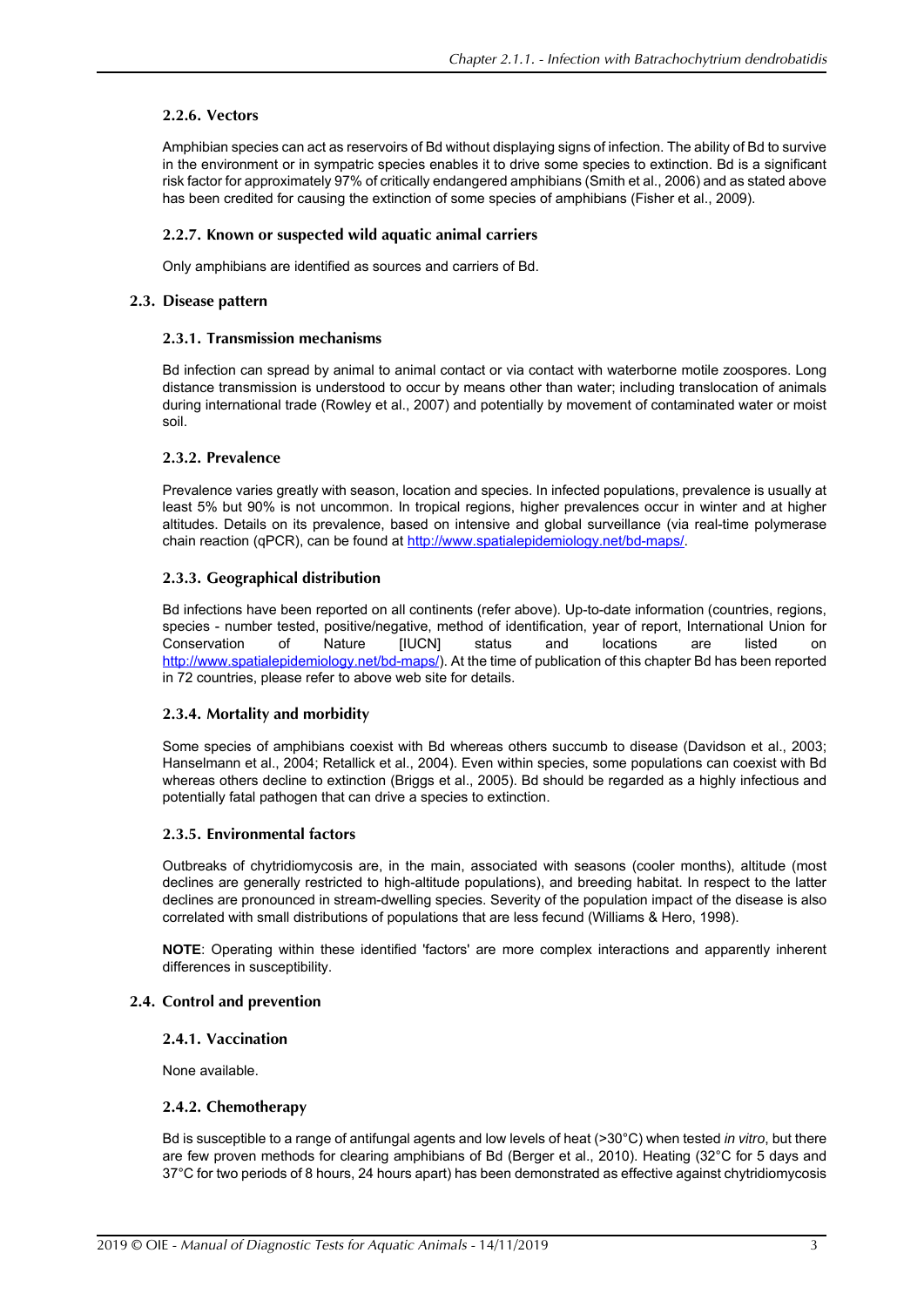in two amphibian species ([Phillott et al., 2010](#page-20-6); [Woodhams et al., 2003](#page-21-4)). Heat should be tested and optimised in a range of species, and many temperate amphibians would not tolerate 37°C. Although itraconazole (0.01% for 5 minutes a day for 11 days) and formalin/malachite green baths both appear effective treatments for post-metamorphic frogs ([Forzan et al., 2008](#page-19-9); [Hohreiter & Rigg, 2001;](#page-20-13) [Nichols & Lamirande, 2009](#page-20-14); [Parker et](#page-20-15) [al., 2002](#page-20-15)), these trials were not rigorous and toxicity is an issue, particularly for formalin/malachite green. However, itraconazole baths have been widely used in amphibian rescue and conservation programmes and anecdotal evidence suggests that it is effective for adults and subadults Successful treatment of infected tadpoles of one species has been reported in a controlled trial using low dose itraconazole (1.5 mg litre<sup>-1</sup>), but may have been associated with depigmentation ([Garner et al., 2009\)](#page-19-10).

**NOTE**: The water-soluble formulation of itraconazole is not widely available. Safe and effective treatment against Bd infections (adults and tadpoles) has been reported for voriconazole. The treatment consists of spraying once daily for 7 days at 1.25 mg litre<sup>-1</sup> [\(Martel et al., 2010](#page-20-16)).

## **2.4.3. Immunostimulation**

Not tested.

## **2.4.4. Resistance breeding**

No resistance breeding programmes have been initiated; however some countries are developing national plans to control chytridiomycosis. These plans include implementing hygiene protocols for individuals dealing with wild amphibians and recognising that pristine, isolated areas containing highly vulnerable species need to be protected from Bd. Another activity involves establishing captive populations for highly susceptible species threatened by advancing epidemic waves or already infected populations suffering slow, steady declines (the Amphibian Ark project: [http://www.amphibianark.org/\)](http://www.amphibianark.org/).

## **2.4.5. Restocking with resistant species**

The presence of resistant species is thought to increase transmission to endangered species. Captive breeding programs have been undertaken to restock wild populations of endangered frogs.

## **2.4.6. Blocking agents**

Not tested.

## **2.4.7. Disinfection**

<span id="page-3-0"></span>A summary of disinfection protocols are summarised in a recent paper by [\(Phillott et al., 2010](#page-20-6)) where protocols are detailed in respect to capture, handling and holding of wild amphibians; skin disinfection before and after invasive procedures; marking of frogs; disinfection of skin, sealing of wounds and treatment of accessory equipment Table [2.1.](#page-3-0)). These protocols are designed to provide within-site hygiene measures to minimise risk of Bd transmission among individuals. The paper also details protocols for entry, exit and between-site hygiene measures to prevent increased risk of Bd spread above background levels.

| Table 2.1. Disinfection strategies suitable for killing Bd (Retallick et al., 2004) |  |  |  |  |
|-------------------------------------------------------------------------------------|--|--|--|--|
|-------------------------------------------------------------------------------------|--|--|--|--|

| <b>Application</b>                                                                | <b>Disinfectant</b>                           | <b>Concentration</b> | Time        |
|-----------------------------------------------------------------------------------|-----------------------------------------------|----------------------|-------------|
| Disinfecting surgical equipment and other<br>instruments (e.g. scales, callipers) | Benzalkonium chloride                         | 2 mg m $I^{-1}$      | 1 minute    |
|                                                                                   | Ethanol                                       | 70%                  | 1 minute    |
| Disinfecting collection equipment and containers                                  | Sodium hypochlorite                           | 1%                   | 1 minute    |
|                                                                                   | Path X or Quaternary<br>ammonium compound 128 | 1 in 500 dilution    | 0.5 minutes |
|                                                                                   | Trigene                                       | 1 in 5000 dilution   | 1 minute    |
|                                                                                   | F <sub>10</sub>                               | 1 in 5000 dilution   | 1 minute    |
|                                                                                   | Virkon                                        | 2 mg m $I^{-1}$      | 1 minute    |
|                                                                                   | Potassium permanganate                        | 1%                   | 10 minutes  |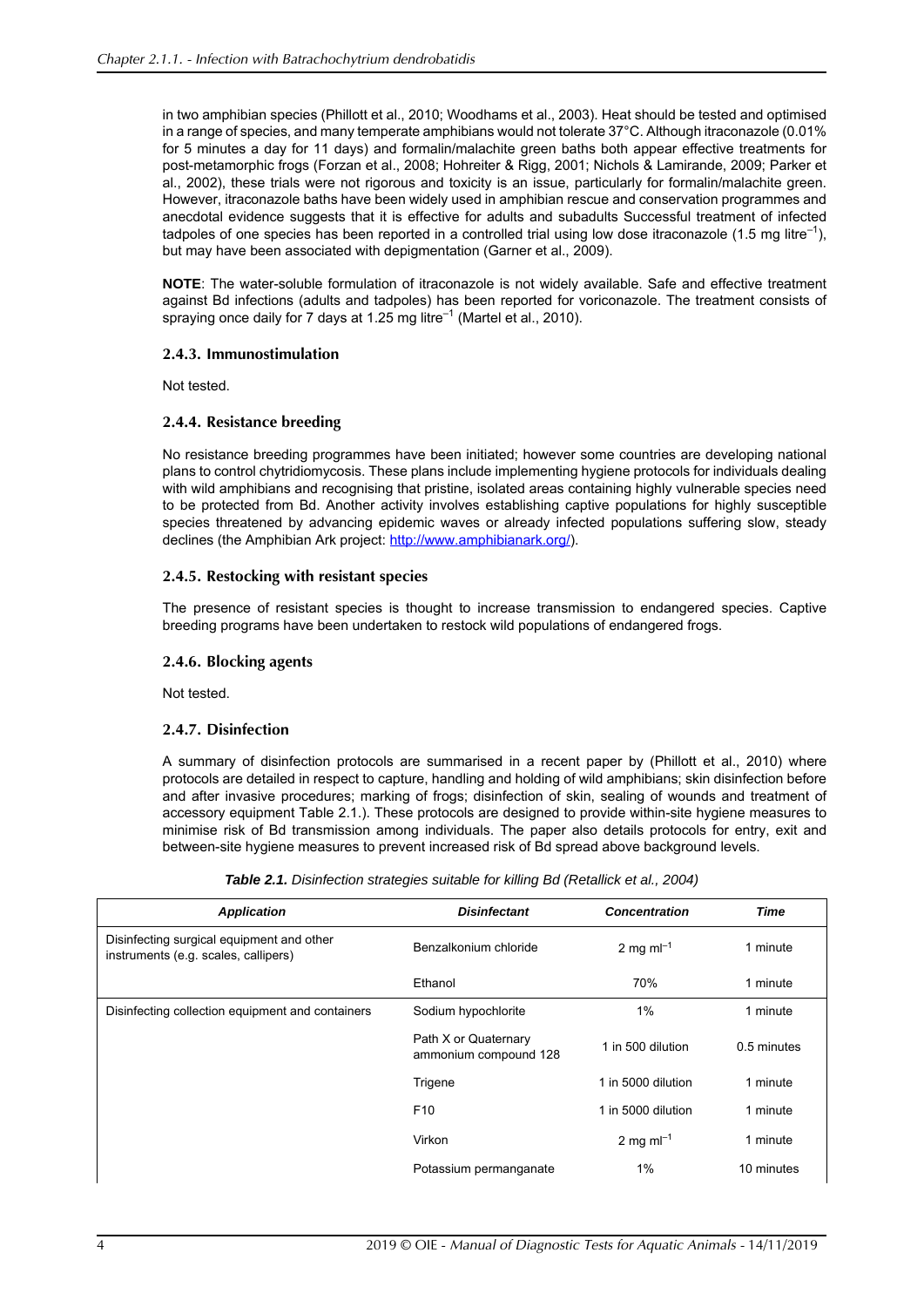| <b>Application</b>    | <b>Disinfectant</b>                           | <b>Concentration</b> | Time        |
|-----------------------|-----------------------------------------------|----------------------|-------------|
|                       | Complete drying                               |                      | >3 hours    |
|                       | Heat                                          | $60^{\circ}$ C       | 30 minutes  |
|                       | Heat                                          | $37^{\circ}$ C       | 8 hours     |
| Disinfecting footwear | Sodium hypochlorite                           | $1\%$                | 1 minute    |
|                       | Path X or Quaternary<br>ammonium compound 128 | 1 in 500 dilution    | 0.5 minutes |
|                       | Trigene                                       | 1 in 5000 dilution   | 1 minute    |
|                       | F <sub>10</sub>                               | 1 in 5000 dilution   | 1 minute    |
|                       | Complete drying                               |                      | >3 hours    |
| Disinfecting cloth    | Hot wash                                      | 60°C or greater      | 30 minutes  |

## *Table 2.1. Disinfection strategies suitable for killing Bd (Retallick et al., 2004)*

## **2.4.8. General husbandry practices**

Where captive facilities pose a threat to wild populations the following should be observed:

- i) Water, wastes and other materials must be treated to kill Bd or stored, disposed of or removed to a site where it does not pose a threat. For example infected waters may be released to closed sewers that expel directly to a marine environment.
- ii) Livestock including food animals must be enclosed in such a way as to prevent escape to the external environment.
- iii) Persons, equipment and materials leaving the facility must undergo cleaning adequate to prevent the passage of Bd.
- iv) Amphibians being released to the wild must be kept in strict isolation and tested for Bd prior to release. If any specimens test positive treatment and retesting of all animals should be undertaken until they are clear of infection.
- v) When planning facilities, consideration of location and design should take into account the local status of Bd as well as the availability of safe supply of water and consumables and the safe disposal of wastes. For example farming operations are best undertaken in tropical lowland areas where Bd presents less of a threat to local species and where access to safer disposal of wastes is more readily available.
- vi) Where Bd is present locally care must be taken not to increase the load or introduce new strains to the local environment. Farming operations should ensure the load in waste water and other materials is reduced to ambient levels before disposal to the environment and that new arrivals that potentially carry new stains are treated and cleared prior to introduction to other amphibians.

Where external sources represent a threat to the captive collections the following should be observed:

- i) Water and other incoming persons and materials should be treated to remove Bd unless they are known to come from safe sources.
- ii) Incoming amphibians should be isolated and tested. If any specimens test positive treatment and retesting of the entire group should be undertaken until they are clear of infection.

## **3. Sampling**

## **3.1. Selection of individual specimens**

Bd replicates in the keratinised mouth parts of tadpoles and in the main on the ventral surfaces and toes of adult amphibians. The target organs are toe-clips (not recommended for ethical reasons), swabbing of skin (adults) and mouthparts (tadpoles), and bathing of whole animals (adults and tadpoles) [\(Hyatt et al., 2007](#page-20-0)).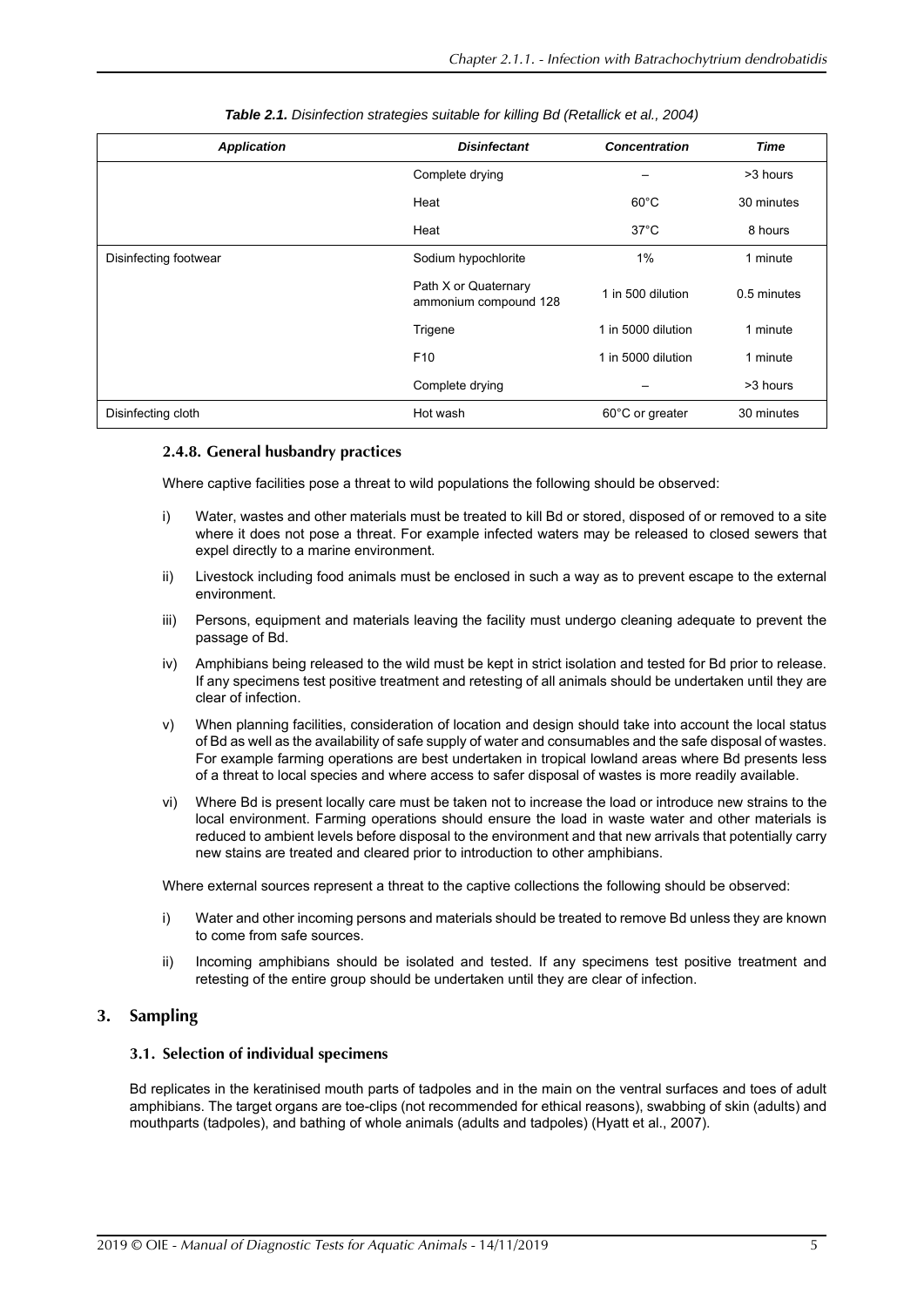## **3.1.1. Toe clips (adults), oral discs (tadpoles/larvae), and swabs (adults and tadpoles)**

Toe-clips for use in real-time TaqMan PCR can be excised in the field and stored dry or in 70% alcohol. Alternatively they can be harvested into 1.5 ml tubes and stored at –80°C prior to DNA extraction. Toe-clips to be processed for histology should be fixed in 10% neutral buffered formalin.

In the field, tadpole mouths (oral discs - refer to photographs below) can be swabbed using fine tip swabs<sup>2</sup>. Oral discs can also be dissected and air dried onto filter paper. Infected animals can be identified via depigmentation (arrow, photograph B) of the jaw sheaths, shortened teeth or loss of teeth (Images supplied by Dr D. Obbendorf; Department of Pathology, University of Tasmania).





Normal oral disc (pigmented tissues) of Common Froglet, *Crinia signifera*

Bd-affected Eastern Banjo Frog, *Limnodynastes dumerilii*

When swabbing frogs, the underside of the legs, feet and drink patch should be comprehensively swabbed (3–5 times) and the swab then broken off into a 1.5 ml tube. Mouthparts of tadpoles should be swabbed by inserting the swab into the mouth and twirling the swab several times.

## <span id="page-5-0"></span>**3.1.2. Water bath and filters**

As skin of infected frogs slough off into the surrounding environment, amphibians can be placed into containers containing Bd-free solutions (e.g. DS solution – details below). The 'bath' water can be analysed directly (refer below) following 15 minutes immersion. Alternatively, bath water can be filtered and filters (e.g. 0.45 µm filter<sup>3</sup>) stored dried (room temperature or 4°C) until analysis.

## **3.1.2.1. Reagents**

*3.1.2.1.1. Preparation of weak salt solution (DS)*

| $KH_2PO_4$        | 0.001 M   |
|-------------------|-----------|
| MgCl <sub>2</sub> | 0.0001 M  |
| CaCl <sub>2</sub> | 0.00002 M |

<sup>2</sup> Medical Wire & Equipment Co. MW100-100.

<sup>3</sup> Sartorius Minisart No. 16555.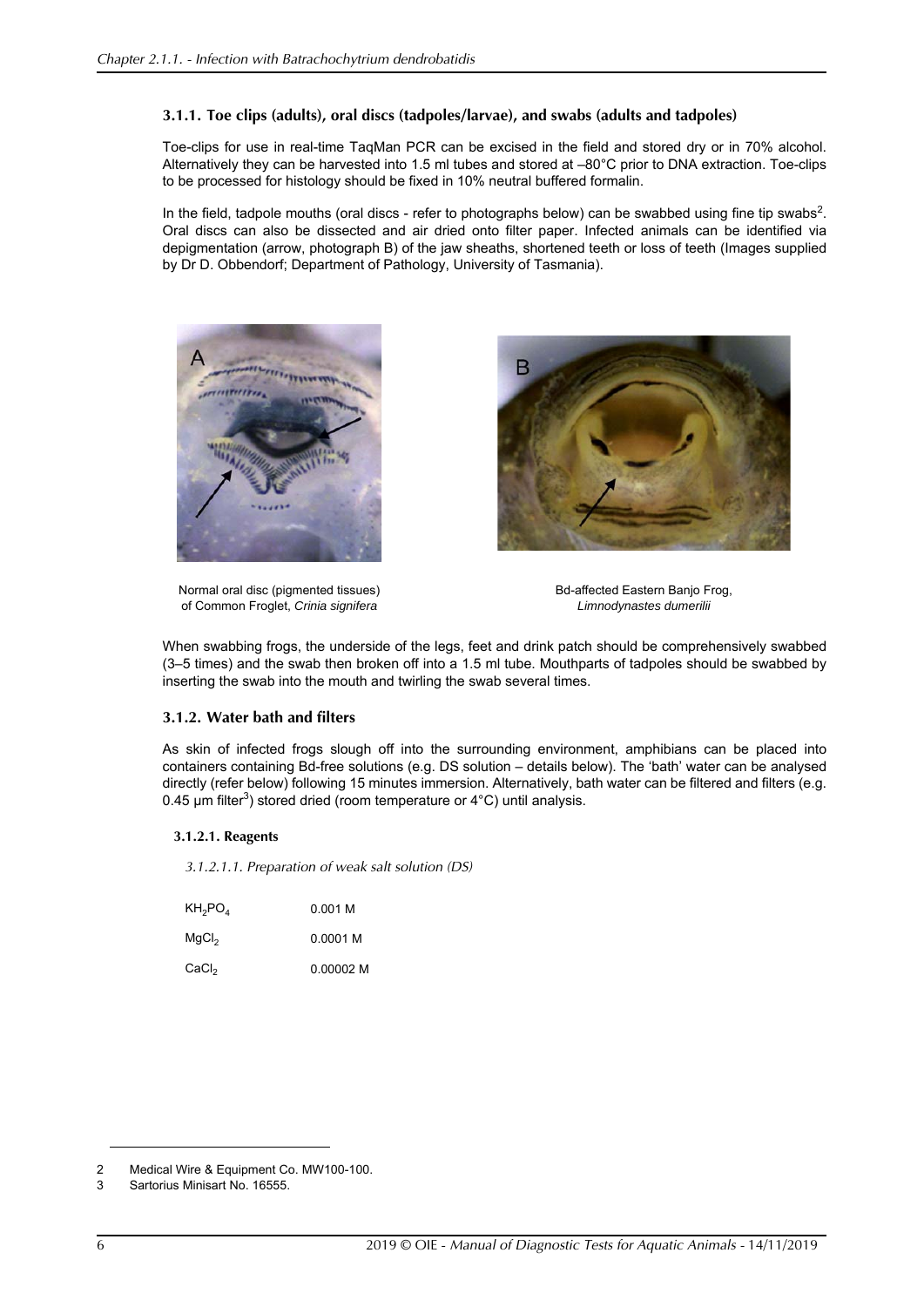*3.1.2.1.1.1. Stock #1 (phosphate stock)*

| $\mathsf{KH}_{2}\mathsf{PO}_{4}$ | 136.0 g  |
|----------------------------------|----------|
| $\mathsf{K_2} \mathsf{HPO_4}$    | 174.18 g |
| $(NH_4)_2HPO_4$                  | 132.07 g |

Distilled water to 1000 ml

*3.1.2.1.1.2. Stock #2 (calcium-magnesium stock)*

 $CaCl<sub>2</sub>.2H<sub>2</sub>O$  36.76 g  $MgCl<sub>2</sub>.6H<sub>2</sub>O$  50.83 mg

Distilled water to 500 ml

Make up to pH 7 with KOH (weak solution).

To make up the DS use 0.1ml of calcium-magnesium stock with 0.5 ml of phosphate stock in 1000 ml of distilled water.

#### **3.2. Preservation of samples for submission**

Swabs and excised oral discs can be stored dry at ambient temperatures (up to 23°C).

**NOTE**: Exposure to prolonged high temperature (such as those in unattended automobiles) can reduce recovery of nucleic acid.

For light and electron microscopic examination, fix tissues in 10% neutral buffered formalin and 2.5% buffered glutaraldehyde respectively. Samples should be processed as described for Epizootic haematopoietic necrosis and Infection with ranavirus.

#### **3.3. Pooling of samples**

A maximum of five samples can be pooled (although low positives may be missed).

**NOTE**: It is recommended that samples be pooled only for population studies where presence/absence data is sought [\(Hyatt et al., 2007](#page-20-0)).

#### **3.4. Best organs or tissues**

Skin – ventral (adults), toes (adults), and mouthparts (tadpoles).

#### **3.5. Samples/tissues that are not appropriate**

Internal organs and eggs.

## **4. Diagnostic methods**

#### **4.1. Field diagnostic methods**

### **4.1.1. Clinical signs**

Clinical signs are absent in the majority of infected animals. The period of showing signs is typically short and limited to those amphibians that will die.

#### **4.1.2. Behavioural changes**

Central nervous system signs predominate. Behavioural change includes slow and uncoordinated movement, abnormal sitting posture, tetanic spasms, loss of righting reflex and paralysis.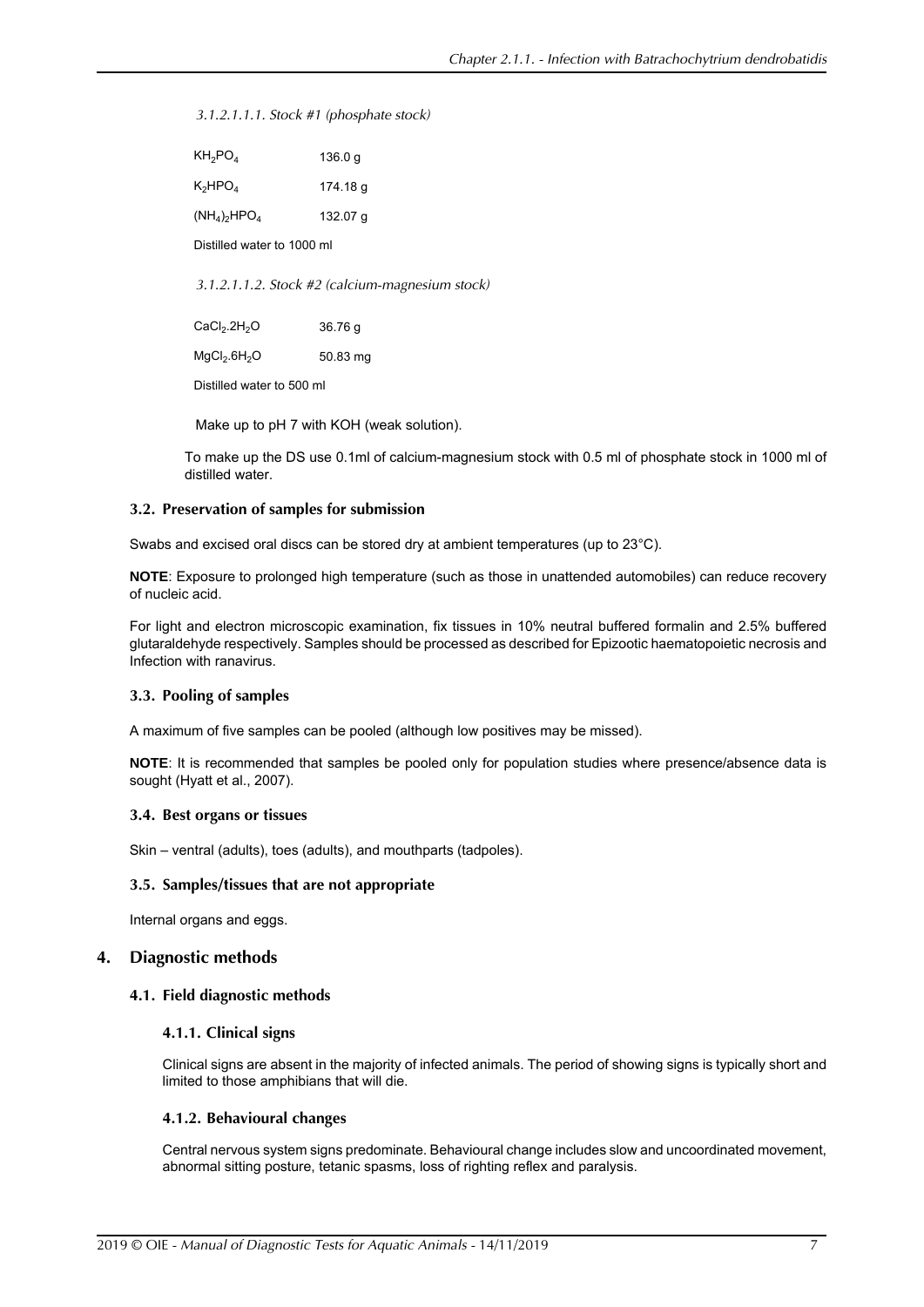## **4.2. Clinical methods**

## **4.2.1. Gross pathology**

Gross changes to the skin may be noted in severe infections and include abnormal skin shedding (more frequently and in smaller pieces) and erythema. These clinical signs are not specific to chytridiomycosis.

## **4.2.2. Clinical chemistry**

In diseased green tree frogs (*Litoria caerulea*) plasma sodium and potassium concentrations are reduced by –20% and –50%, respectively ([Voyles et al., 2009\)](#page-21-1).

## **4.2.3. Microscopic pathology**

Microscopy includes examination of wet skin preparations (scrapings, smears or whole skin), histological sections of skin stained with haematoxylin and eosin, and immunohistochemistry of skin sections. These routine tests have a high positive predictive value. Details of these techniques and how to interpret results are described below.

## **4.2.4. Wet mounts**

Samples of whole skin, from webbing or elsewhere, can be examined; the technique maintains the skin's anatomy and a large surface area can be examined. The advantage of this technique is that the sample can be oriented and the location of the suspected agent can aid in identification. For example, it can be ascertained whether suspected fungal profiles are within superficial cells and thus indicative of Bd or whether they are in deeper layers and thus profiles normal amphibian morphology. This technique is quick, inexpensive and, when used by skilled observers, is equivalent in sensitivity to staining with haematoxylin and eosin ([Longcore et al., 2007\)](#page-20-17). It is useful in studying healthy frogs from which sheets of shedding skin cannot be obtained.

Infected tadpoles can often be identified in the field by the loss of colour on the jaw sheaths, which can be seen with the aid of a hand lens (×10). Tadpole mouth-parts can also be examined by cutting off pieces of the tooth-rows or jaw sheaths and squashing them under a cover-slip where clusters of sporangia can be observed.

In wet mounts and smears (refer below), round to oval intracellular sporangia usually occur in clumps. Old empty sporangia are the most prevalent stage in shedding skin although sporangia containing zoospores are commonly found. Discharge tubes (associated with zoosporangia), from which zoospores exit, usually point perpendicularly to the skin's surface and thus appear as small circles that can be difficult to discern. The observation of internal septa within sporangia increases confidence in the diagnosis. Epidermal cell nuclei are of similar size to sporangia but can be differentiated by their irregular, indistinct membranes and flat, granular, grey appearance.

## **4.2.5. Smears**

Examination of skin scrapings, or smears, by light microscopy is a quick and simple method of Bd identification and can be performed on fresh, frozen or fixed samples ([Berger et al., 2009a](#page-19-11)). Shedding skin is lifted or scraped from the frog (using a scalpel or sterile plastic spoon) and is spread flat on a slide with a drop of water, covered by a cover-slip and the preparation examined with a compound light microscope. Ideally, an even monolayer of keratinised epidermal cells is obtained. Magnification of ×100 is used initially to scan a section and then ×400 is used to confirm the presence of sporangia. The round to oval intracellular sporangia (5‒13 µm) occur in clumps within host cells. Old empty sporangia are the most prevalent stage in shedding skin although sporangia containing zoospores are commonly found.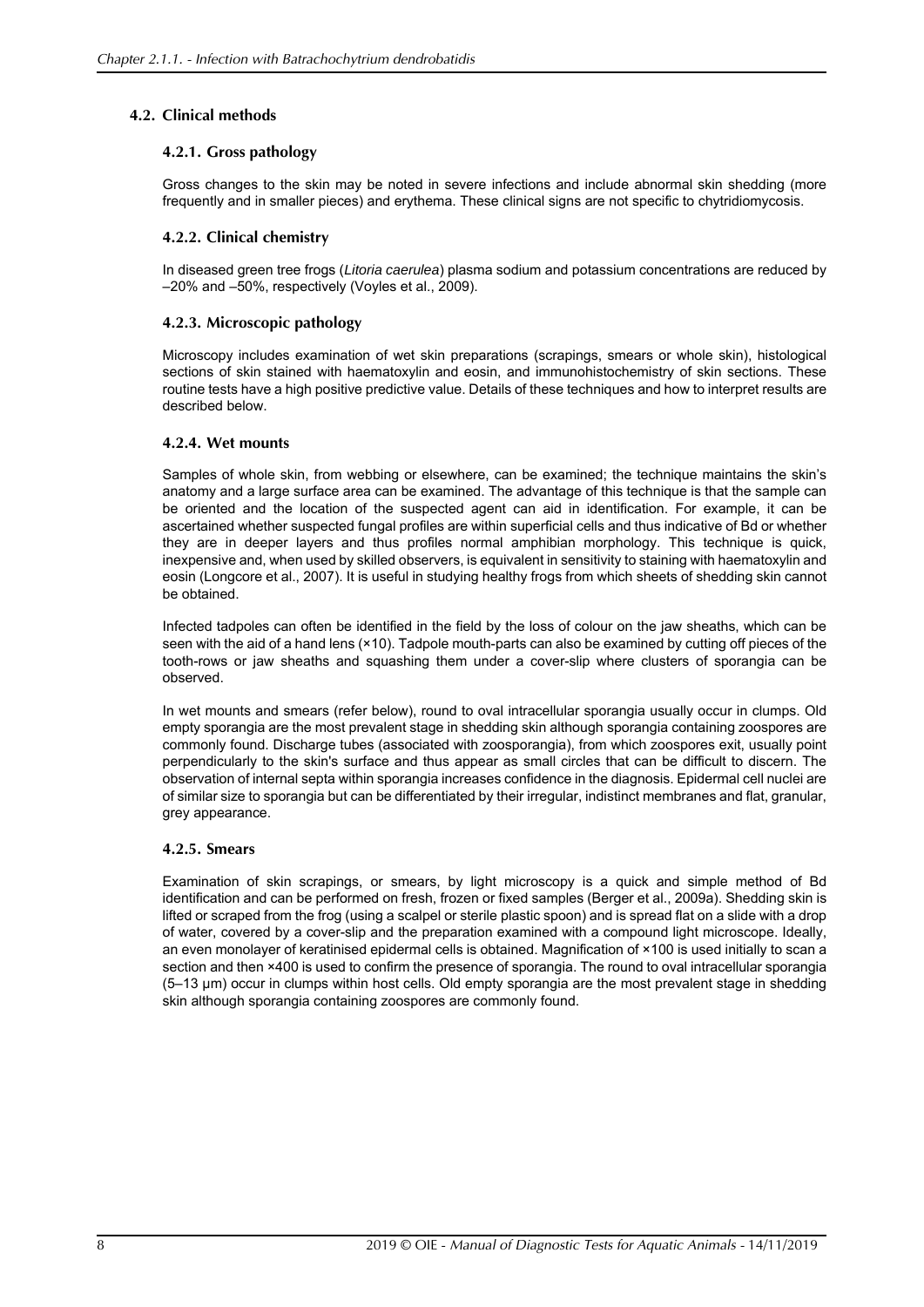#### **4.2.5.1. Samples prepared as described above can be stained by the following protocols**

| 4.2.5.1.1. Lactophenol Cotton Blue |  |
|------------------------------------|--|
|------------------------------------|--|

*4.2.5.1.1.1. Reagents (makes 1 litre)*

| Phenol          | 200.0 g          |
|-----------------|------------------|
| Cotton Blue     | 0.5 <sub>g</sub> |
| Glycerol        | 400 ml           |
| I actic Acid    | 200 ml           |
| Deionised water | 200 ml           |

- i) Place a drop of 70% alcohol on a microscope slide.
- ii) Immerse the specimen/material in the drop of alcohol.
- iii) Add one or two drops of the lactophenol/cotton blue before the alcohol dries out.
- iv) Holding the coverslip between forefinger and thumb, touch one edge of the drop of mountant with the coverslip edge, and lower gently, avoiding air bubbles. The preparation is now ready for examination.
- *4.2.5.1.2. Congo-red*

*4.2.5.1.2.1. Reagents*

| Stock solution                               | saturated        |
|----------------------------------------------|------------------|
| Congo Red stain                              | 1.0 <sub>q</sub> |
| Stock NaCl                                   | 500 ml           |
| (Stock NaCl 30.0 g + 200 ml distilled water) | 200 ml           |
| Working solution (Congo red)                 |                  |
| Stock Congo red solution                     | 50.0 ml          |
| 1% sodium NaOH                               | $0.5$ ml         |

With a freshly prepared (and filtered) working solution of Congo red stain skin scrapings, or smears for 45–60 minutes. The chitinous walls of empty sporangia (walls) and exposed discharge tubes will stain brick-red. The walls of most immature, mature and empty sporangla also stain.

**NOTE**: Zoospores are not stained by this procedure. Epidermal cell nuclei stain pale orange with Congo-red if cells are damaged. Filter through glass wool, solution should be clear, not cloudy, use immediately).

DipQuick<sup>4</sup> can be used to stain for general diagnostic cytology. For the detection of Bd, use the stain to identify, zoospores and sporangia walls; the cytoplasm and host nuclei will also be stained. This is a proprietary stain and the manufacturers' protocol should be followed.

**NOTE**: These stains may improve accuracy and ease of diagnosis, but comparisons have not been carried out.

[http://www.ihcworld.com/\\_protocols/special\\_stains/diff\\_quick\\_ellis.htm](http://www.ihcworld.com/_protocols/special_stains/diff_quick_ellis.htm)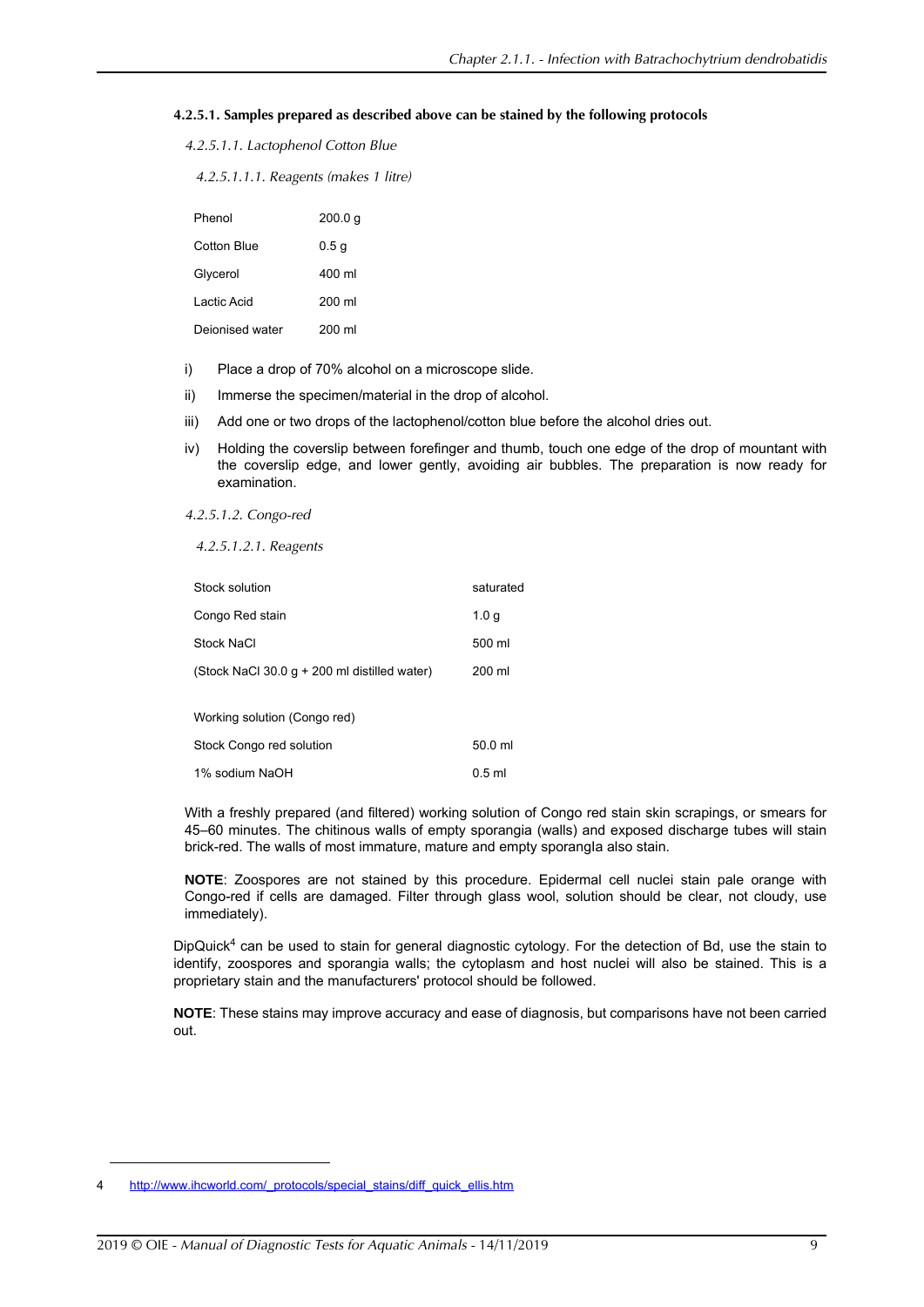## <span id="page-9-0"></span>**4.3. Agent detection and identification methods**

## **4.3.1. Direct detection methods**

#### **4.3.1.1. Microscopic methods other than wet mounts and smears**

#### *4.3.1.1.1. Light microscopy: fixed sections*

Prepare tissues as per conventional protocols. Section blocks at 5  $\mu$ m and stained with haematoxylin and eosin [\(Drury & Wallington, 1980\)](#page-19-12). Section such that a vertical section through the skin is achieved.

Digits are examined by sectioning a whole foot ventral-side down or by sectioning a single toe. For toes, the maximum length of *stratum corneum* is obtained from a longitudinal section rather than from a cross section. Digits are decalcified in EDTA for 48 hours at 37°C or in 10% formic acid for 3–5 days before processing. Alternatively with larger digits, for example from amphibians with a snout-vent length >60 mm, it is possible to remove skin from the underlying phalanx and section the skin without bone.

In the *stratum corneum* the chytrid is spherical or oval with discharge papillae projecting from the surface. Discharge papillae can be seen in histological sections, but are not common. Zoospores that develop in the zoosporangium escape through the open discharge tube. The wall of the zoosporangium is smooth, uniform in thickness and usually stains eosinophilic. The contents of the zoosporangia vary with the developmental stage of the chytrid; four stages can be identified: (1) The earliest stage contains a central basophilic, rather homogenous mass. (2) Zoosporangia become multinucleate and then the cytoplasm divides to form zoospores. Zoospores are basophilic and appear in cross-section as round or oval bodies, usually numbering about 4–10 depending on the plane of the section. (3) Once the zoospores are released via the discharge papilla, the empty zoosporangia remain. In some empty colonial stages, thin septa are visible dividing the sporangium into internal compartments. (4) The empty sporangium may collapse into an irregular shape. During this terminal stage the empty shell sometimes becomes colonised by bacteria and these are seen in section as basophilic rods or cocci. Empty sporangia are the most common stage present in the sloughing surface layer. In histological sections the diameter of zoosporangia varies from 5 to 13 µm. They are a similar size to epidermal cell nuclei. Discharge tubes have a diameter of 2 µm and a variable length, usually between 2 and 4 µm, but sometimes as large as 10 µm. Zoospores are about 2 µm in diameter. Infection is usually associated with skin pathology and these changes can be used to detect, at low magnification, areas likely to be infected. Focal hyperkeratosis and erosions are common in the area adjacent to the organisms. Irregular thickening of the epidermis (hyperplasia) may be present. In some fatal cases extensive sloughing of the hyperkeratotic layer leaves the epidermis with few organisms. In these cases, however, Bd can be detected in low numbers in the slightly keratinised surface layer or may be seen in large numbers in the sloughed skin. Sporangia are not present in areas of extensive ulceration ([Berger et al., 2009b\)](#page-19-13).

#### *4.3.1.1.2. Electron microscopy*

Preparation of samples (skin and toes) is described elsewhere ([Berger et al., 2005a\)](#page-19-3). Studies on infected frog skin by electron microscopy shows a zone of condensed host cytoplasm, up to 2.5 µm thick, around some sporangia. This zone appears to be mainly fibrils with (no organelles). The more superficial epidermal cells contain larger sporangia and host nuclei and organelles such as mitochondria are located on one side of the cell. Near the skin surface the epidermal cytoplasm condenses into a thin layer around the fungal thalli and host organelles are lost as they are during normal epidermal cell maturation. Cell nuclei become dark and condensed but are not as flattened as in normal *stratum corneum*. Keratinisation appears to occur prematurely in infected cells below the skin's surface, compared with uninfected cells in the same epidermal layer. The cell junctions of infected cells usually appear normal. Some infected cells and uninfected cells near foci of infection are acutely swollen, although mitochondria and other organelles in these cells are intact. Nuclei of some infected cells in the *stratum granulosum* are shrunken and chromatolytic. Pathology in the deeper epidermal cells, as distant as the basal layer, includes focal shrinkage, increased intercellular spaces, vacuolation and dissolution of the cytoplasm. The hyperkeratosis appeared to be partly attributable to an increased turnover of epidermal cells. The swelling of epidermal cells near foci of infection suggests an hyperplastic response. Sporangia appear to initiate premature death and keratinisation of host cells. Thinning of the epidermis may occur when the germination of epidermal cells does not match the increased rate of sloughing caused by increased cell death. Other infected frogs may have a markedly thickened epidermis because of hyperplasia exceeding sloughing.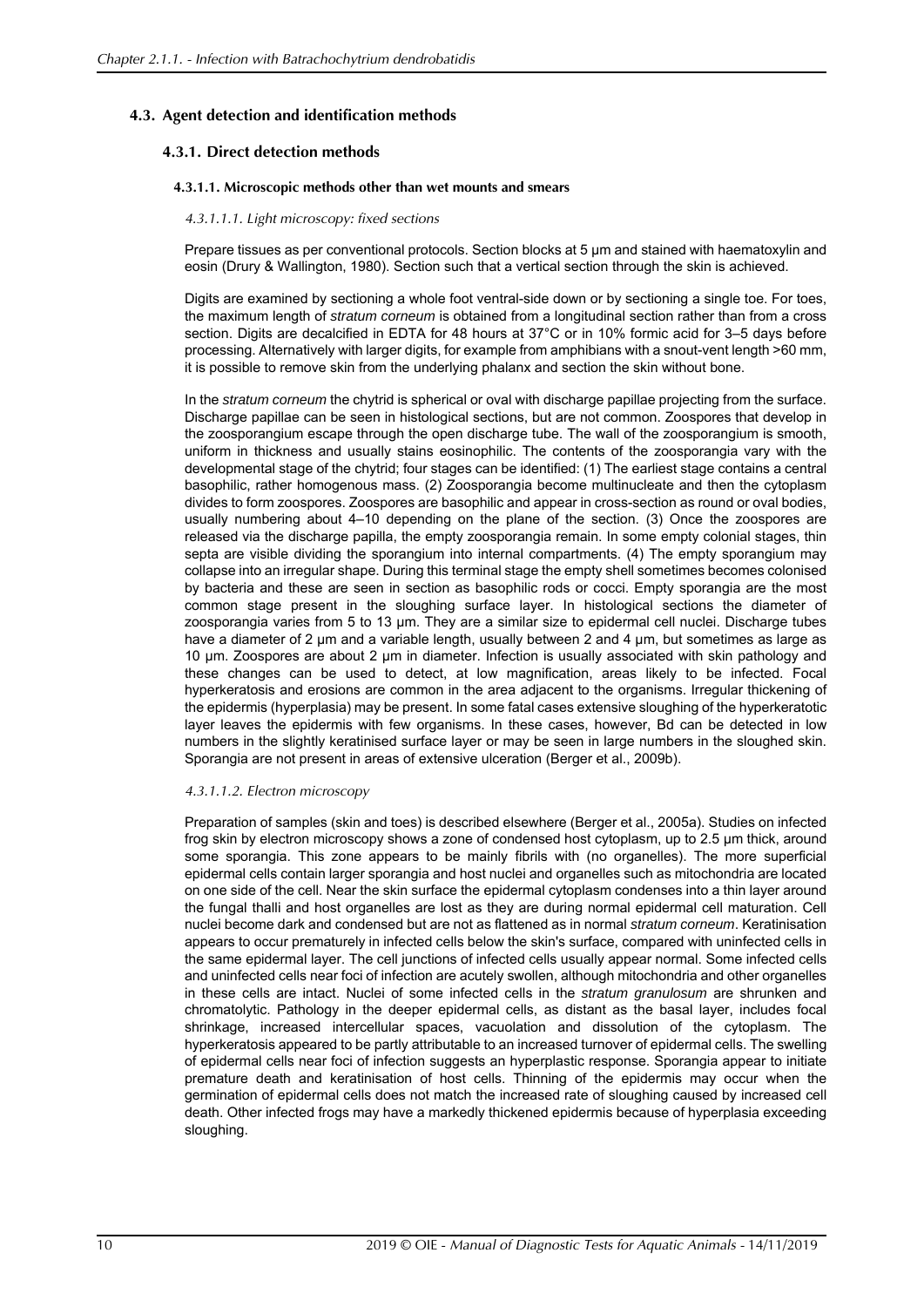### **4.3.1.2. Agent isolation and identification**

*4.3.1.2.1. Isolation, culturing and archiving of Bd*

#### *4.3.1.2.1.1. Isolation*

Collect animals (live, moribund or freshly dead) and keep cool and damp until examination. Identify Bd as described above.

- i) Examine skin with a dissecting microscope (×10 or ×20).
- ii) Use a sharp and sterile needle to remove loose skin from between digits of foot and elsewhere on the ventral surface of the animal. If skin is not loose, use needle-nosed forceps and tear pieces from the leading edge of the skin between the hind digits or use a single edged razor blade to excise webbing from between toes. If larval animals have focal tooth loss or depigmentation of the jaw sheath, remove these areas with needle-nosed forceps.
- iii) Place the skin or jaw sheath on a microscope slide in a drop of sterile distilled water and cover with a coverslip. Observe with a compound microscope at ×100 and ×400.
- iv) Examine for the presence of sporangia (walled, spherical to oval bodies, 10–30 µm in diameter) inside epidermal cells.

**NOTE**: Some sporangia will be septate (i.e. contain divisions of the cell walls) that divide the fungal body, or thallus, into two or more sporangia. Some sporangia may contain zoospores and some will appear empty.

- v) Place skin on which Bd has been seen on a culture plate (9 cm) containing mTGh nutrient agar and antibiotics, which are added after autoclaving.
- vi) Use a sharpened and sterilised needle to draw and push a small (<1×1 mm) piece of infected skin (×40) through nutrient agar (9 cm culture plate). If pieces of skin are thick and do not tear, cut into small pieces with micro-scissors or cuticle scissors.
- vii) Every few mm take the needle away from the piece of skin and wipe through the agar (removes contaminating bacteria, yeast and fungal spores).
- viii) Reverse the direction of the skin and wipe it back and forth through the agar).

**NOTE**: Bacterial and fungal contamination is less of a problem when working with tadpole tissue.

- ix) Following wiping the sample across the agar, place the cleaned skin on a fresh plate of mTGh agar. Ensure the opening of the new plate is minimal and wipe the sample into the agar with the needle. Repeat this process for additional pieces of skin; for each attempt it is recommended that at least six pieces of wiped skin be placed on each of two plates. Seal the nutrient agar plate with Parafilm<sup>®</sup> or other laboratory film stretched around the circumference of the plate.
- x) Incubate sealed plates at 17 to 23°C. During the next one to three weeks, check development by inverting the culture plate on the stage of a compound microscope (×100). Check plates for contaminants and remove fungal and bacterial colonies via sterilised scalpel. Examine for motile Bd zoospores (3-4 µm) near the skin (1-3 days post-inoculation) or for spherical outlines of growing thalli (usually within several days to 2 weeks). If hyphae are seen growing from the cleaned skin, aseptically remove the hyphal colony from the isolation plate with a sterile knife/scalpel.
- xi) When Bd colonies are observed on the skin, part of a colony may be aseptically removed and placed in a drop of water on a microscope slide. Observe with a compound microscope and identify sporangia and zoospores by comparison with published photographs (e.g. [Berger et al., 2002](#page-19-14); [Longcore et al., 1999;](#page-20-1) and [http://umaine.edu/chytrids/batrachochytrium-dendrobatidis/photographs-of-development-in-amph](http://umaine.edu/chytrids/batrachochytrium-dendrobatidis/photographs-of-development-in-amphibian-skin-and-in-pure-culture/) [ibian-skin-and-in-pure-culture/\)](http://umaine.edu/chytrids/batrachochytrium-dendrobatidis/photographs-of-development-in-amphibian-skin-and-in-pure-culture/).
- xii) Upon positive identification and sufficient growth (2 weeks 1 month) aseptically transfer the colony (or part thereof) to a plate of 1% tryptone agar. The fungus grows best in groups, so be careful not to separate sporangia during transfer. Incubate for 1–2 weeks; if the culture is free of contaminating micro-organisms (e.g. bacteria and fungi), spread the colony on the plate and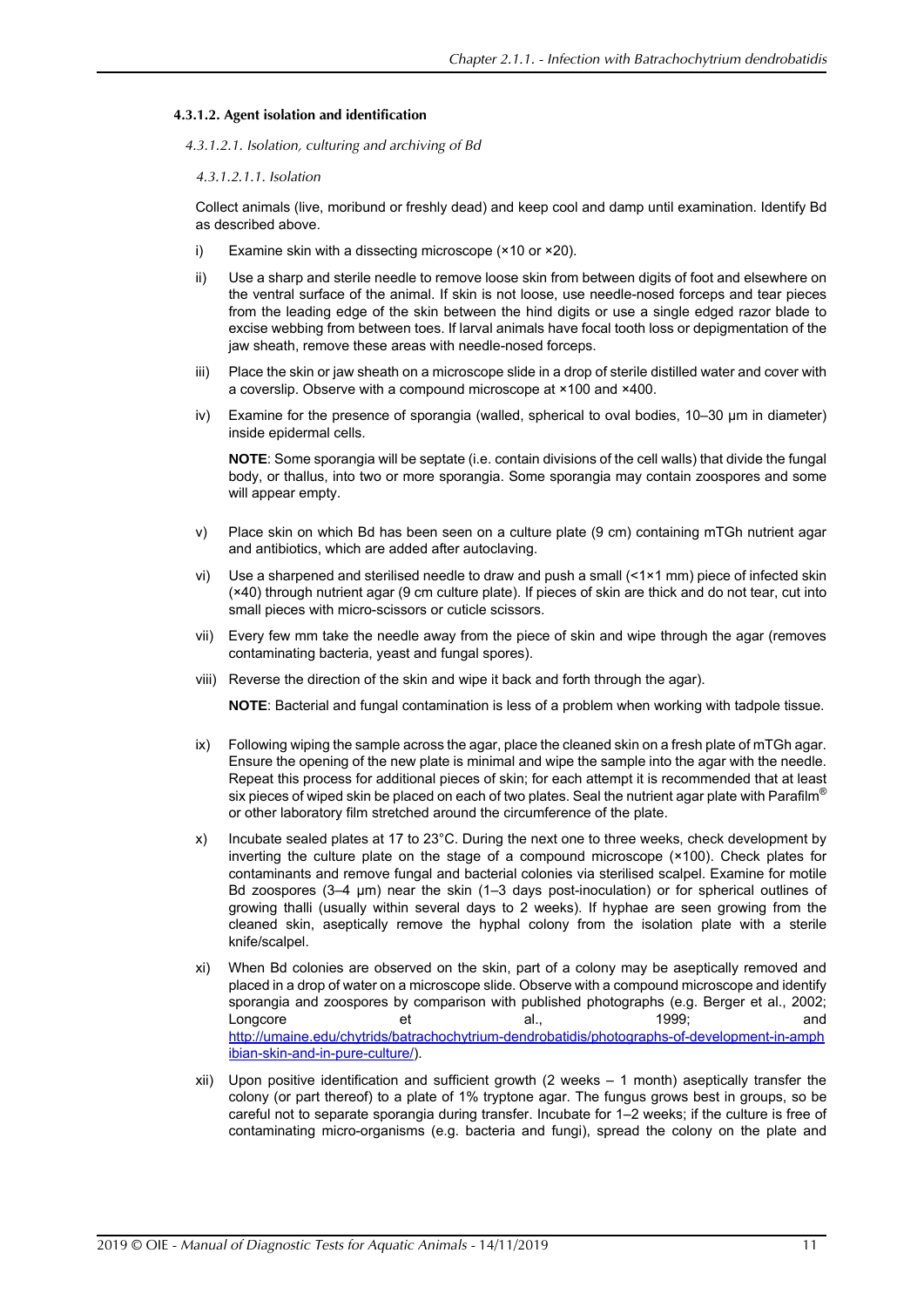transfer a part of the colony to nutrient broth in a screw-capped 250 ml flask. For back-up, also transfer bits of the colony to fresh plates and seal with Parafilm®.

**NOTE**: If possible, work within a laminar-flow hood.

xiii) For stocks, keep two sets of cultures in 1% liquid tryptone at 5°C. Refrigerated cultures in liquid medium remain viable for about four months.

**Reagents** 

*mTGh* 8 g tryptone 2 g gelatin hydrolysate 10 g agar 1,000 ml distilled water Add 200 mg litre<sup>-1</sup> penicillin-G and 200-500 mg litre<sup>-1</sup> streptomycin sulfate after autoclaving; if bacteria are still a problem add 1 mg litre $^{-1}$  ciprofloxacillin.

*1% Tryptone agar* 10 g tryptone 10 g agar 1000 ml distilled water

*1% Tryptone broth* 10 g tryptone 1000 ml of distilled water

*4.3.1.2.1.2. Cryo-archiving from broth culture*

*4.3.1.2.1.2.1. Preparation of cultures*

- i) Take 2 ml of actively growing broth culture (1 week old).
- ii) Add to 13 ml of new broth in 25 cm<sup>2</sup> flask.
- iii) Incubate for 3–4 days ensuring the flasks are lying flat.
- iv) The cultures should have many very active zoospores, single small to medium sized sporangia attached to the plastic and some larger ones close to releasing zoospores. There should also be lots of small clumps of sporangia floating in the broth.
- v) Scrape the sides of the flask and spin the contents in a bench top centrifuge at 1700 *g* for 10 minutes.
- vi) Pour off the supernatant (note the supernatant contains large numbers of active zoospores).
- vii) Resuspend the pellet in 1 ml 10% DMSO, 10% FCS in broth and freeze in cryo-container. 10% DMSO in broth or cryoprotectant (as below) also work but DMSO, FCS combination gives the best recovery.
- viii) Following thawing and plating onto TGhL plates add 1ml of DS.

*4.3.1.2.1.2.2. Freezing cultures*

- i) In a laminar flow cabinet, place the cryoprotectant (approximately 1 ml) into a 3 ml tube.
- ii) Scrape a portion of the cultured Bd and place in the cryoprotectant. If there are some areas of the culture with solid clumps then select a few of these, with the attached agar and add those to the 'portion'.

**NOTE**: Do not add more than approximately 0.5 cm<sup>3</sup> of culture.

- iii) Freeze using an isopropanol-containing, plastic cryocontainer<sup>5</sup>.
- iv) Place the cryocontainers in a –80°C freezer overnight, then place the cryotubes in liquid nitrogen for permanent storage.

<sup>5</sup> Recommend Mr Frosty® containers (Nalgene)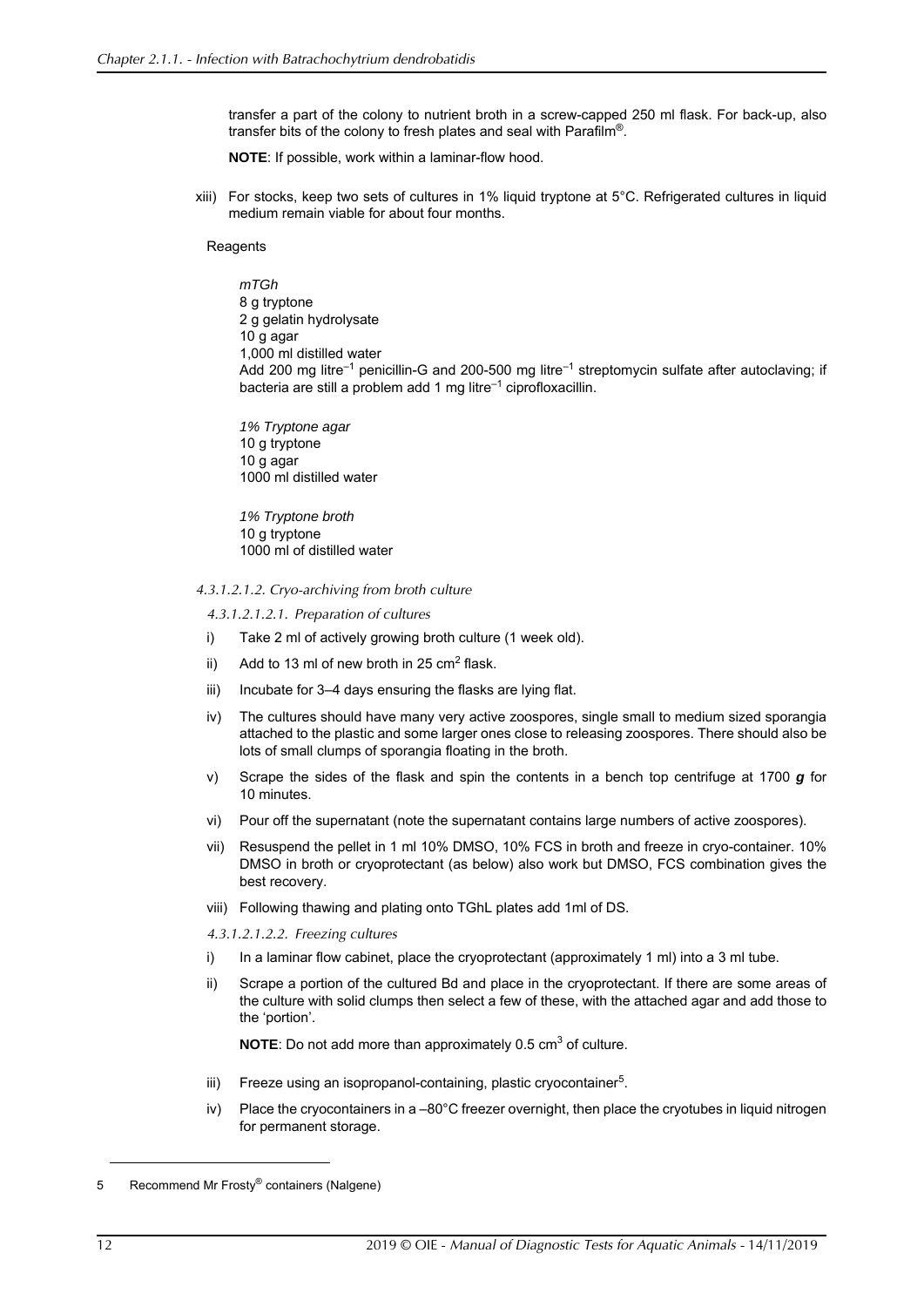*4.3.1.2.1.2.3. Thawing of cultures*

- i) Fill a container with water (43°C).
- ii) Place the cryotubes directly from liquid nitrogen into this water and, ensure they are kept beneath the water. Agitate for approximately 30 seconds.
- iii) Check the cryotubes by lifting them out of the water, check to determine if the cryoprotectant is thawed. If thawed then pour the contents into a sterile Petri dish; if not, return them to the warm water. It is crucial the sample is not over heated.

**NOTE**: Prolonged exposure of Bd at 43°C will kill the organism.

**TIP**: As the contents start to thaw, hold the cryotube in your hand so the warmth of your hand facilitates thawing.

- iv) Place the sample onto the agar (TGhL) in the Petri dish.
- v) Pipette some of the liquid cryoprotectant, onto the sample (in the Petri dish).
- vi) Put on a few drops (approximately 1 ml) of DS onto the transferred sample and incubate (refer above). Examine the cultures over 7–10 days for movement of zoospores. If, after 4–7 days no movement is observed and the agar looks dry, place a few drops of DS on the culture. If no movement occurs after 3 weeks, the cultures are probably dead.

**NOTE**: If there is contamination, transfer the culture to an uncontaminated area. If contamination is substantial use TGhL with antibiotics.

*4.3.1.2.1.2.4. Reagents 4.3.1.2.1.2.4.1. DS*

Refer to Section [3.1.2](#page-5-0).

*4.3.1.2.1.2.4.2. Cryo-medium*

Stock skimmed milk solution.

Add 90 ml (30.5 g) of dry skimmed milk powder to 200 ml of room temperature distilled water in a 500 ml bottle. Mix well, then autoclave for no more than 15 minutes with a vent rate of 5–8 minutes. Note that the milk caramelises very easily, and you often have to throw away the result and repeat this step. If the solution looks too brown when it comes out of the autoclave – throw it and re-do the stock. It should be a pale brown/cream colour.

*4.3.1.2.1.2.4.3. Solution #1*

Make up 100 ml of 20% glycerol in double-distilled water and autoclave on a normal cycle.

*4.3.1.2.1.2.4.4. Solution #2*

In a hood, make 17% sterile skimmed milk solution (refer above) by adding 17 ml of the skimmed milk solution to 83 ml of sterile water.

*4.3.1.2.1.2.4.5. Cryo-protectant*

In a hood, make up 200 ml of cryo-protectant by adding equal volumes of solution #1 to solution #2. This should be kept sterile, by flaming the neck of the bottle on use.

#### **4.3.1.3. Antibody-based antigen detection methods**

It should be noted that antibodies used in all related methods cross-react with a range of fungi ([Berger et](#page-19-14) [al., 2002](#page-19-14)). They should therefore be used with caution and in association with classical light and/or electron microscopy (refer to Section [4.3.1](#page-9-0)).

*4.3.1.3.1. Co-localisation of Bd and keratin by histochemistry and specialised staining*

Sections from infected animals were processed via a modified version of the protocol ([Berger et al., 2002](#page-19-14)). Sections were incubated with immunoperoxidase (IPX) conjugated secondary antibody, resulting in red-brown staining of Bd set amongst the epithelial cells (counterstained with Lillie-Mayer's haematoxylin<sup>6</sup>).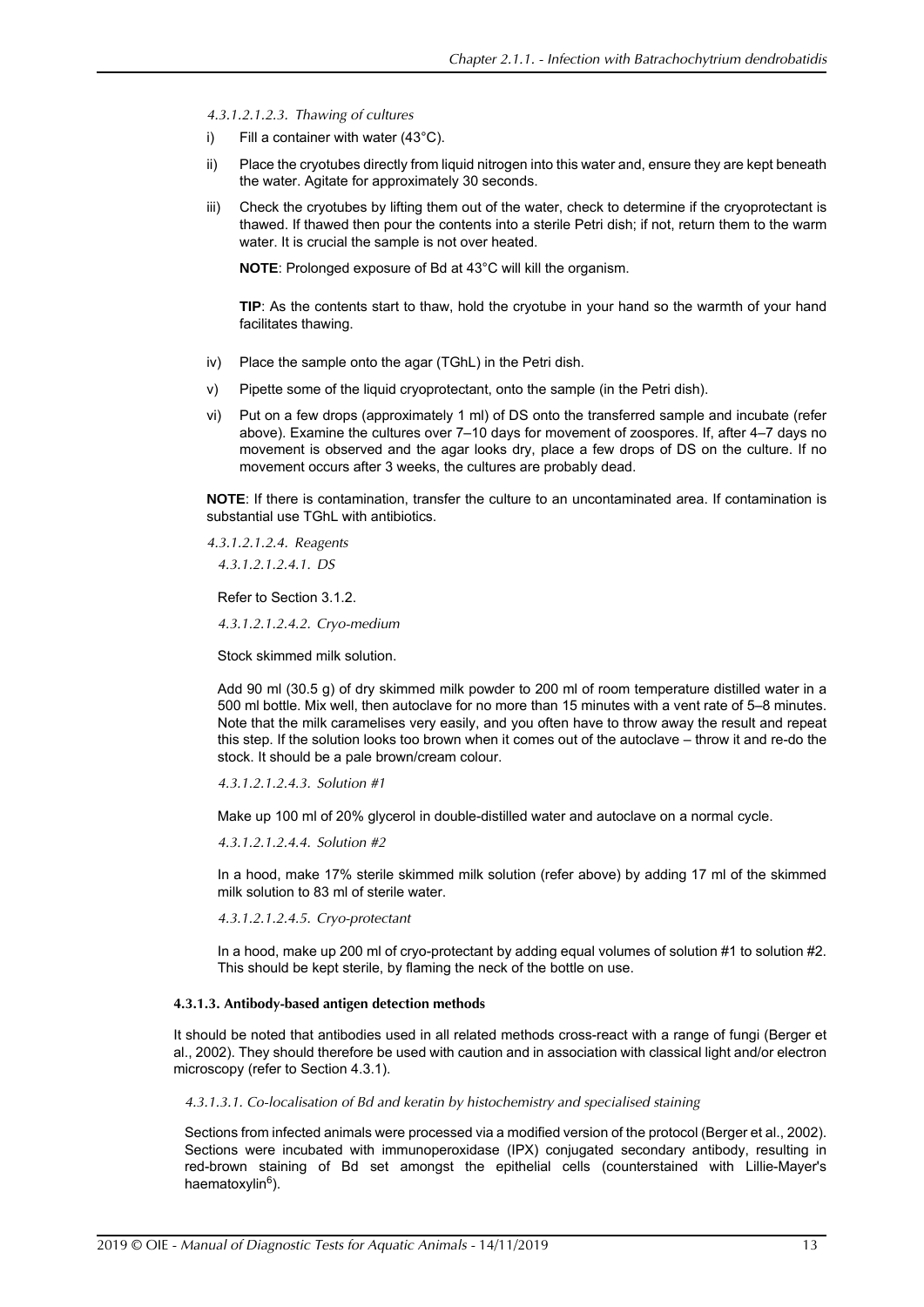*4.3.1.3.1.1. Procedure # 1: Immunoperoxidase*

- i) Dewax sections: 10 minutes in 60°C oven, xylene 1 minute (× 3), 100% Ethanol (tech grade) 1 minute × 2, 70% ethanol 1 minute, running tap water 1 minute, distilled water.
- ii) Rinse in PBS buffer to eliminate any air bubbles.
- iii) Apply primary antibody at desired dilution (determine empirically); use 0.1% skimmed milk powder/PBSA as diluent.
- iv) Incubate slides for 45 minutes at 37°C.
- v) Rinse slides in PBS for 5 minutes.
- vi) Block endogenous peroxide: Apply 3%  $H_2O_2$  in distilled water, 200 µl slide<sup>-1</sup>, for 20 minutes at RT.
- vii) Rinse slides PBS 5 minutes.
- viii) Add "Envision +"<sup>7</sup> (anti-rabbit for polyclonal, anti-mouse when primary is MAb), 3–4 drops for 20 minutes, 37°C.
- ix) Rinse slides in PBS for 5 minutes.
- x) Remove slides from the sequenza cassettes and place in staining rack in jar of buffer. Lay slides out on horizontal staining rack wiping around sections with tissue and apply substrate solution 200 µl per slide.
- xi) Add 200 µl di-methyl formamide (DMF) to 200 mg AEC powder (3-amino-9-ethylcarbazole, Sigma), ensure powder is completely dissolved, add 10 ml 0.05 M acetate buffer pH 5.0, add 5 µl  $30\%$  H<sub>2</sub>O<sub>2</sub>.
- xii) Check positive control section every 2 minutes until optimal staining is achieved, usually between 2–5 minutes.
- xiii) Stop reaction by washing slides in distilled water.
- xiv) Counterstain in Lillie-Mayer Haemotoxylin (Mod.) for 30–90 seconds, rinse in tap water, blue in Scott's Solution, rinse in running tap water.
- xv) Rinse slides in distilled water and mount in an aqueous mounting medium.

#### *4.3.1.3.1.2. Procedure # 2: Alkaline phosphatase and Keratin stain*

Histological and histochemical identification of Bd can be complicated by the sloughing of the superficial keratinsed layer (*stratum corneum*) leading to misdiagnosis because sporangia are lost with the sloughed skin. Combining immunostaining for Bd with Hollande's Trichrome keratin stain helps determine whether a negative result could be due to loss of the keratin layer [\(Olsen et al., 2004\)](#page-20-18).

Although alkaline phosphatase (AP) is no more effective as a substrate than IPX, it is preferred because of a bleaching effect on the IPX substrate by subsequent keratin staining. AP has the advantage of enhanced contrast between the substrate and keratin stains.

- i) Dewax sections with xylene and hydrate through graded ethanols to running tap water.
- ii) Place in distilled water.
- iii) Incubated sections with Rabbit 667 anti-chytrid polyclonal antibody, (1/1000 in 1% [w/v] skim milk/Tris buffered saline [TBS]) for 45 minutes at 37°C.
- iv) Wash sections for 5 minutes with TBS.
- v) Incubate with ENVISION anti-rabbit/mouse Alkaline Phosphatase<sup>8</sup> for 20 minutes at 37°C.
- vi) Wash again (5 minutes) with TBS.
- vii) Add BCIP/NBT substrate<sup>9</sup> directly to the sections and incubate for 10 minutes.
- viii) Rinse slides with distilled water.

<sup>6</sup> Sigma

<sup>7 &</sup>quot;ENVISION +": Dako Peroxidase anti-mouse Code 4000 (15 ml) or 4001 (110 ml)

<sup>8</sup> DakoCytomation

<sup>9</sup> DakoCytomation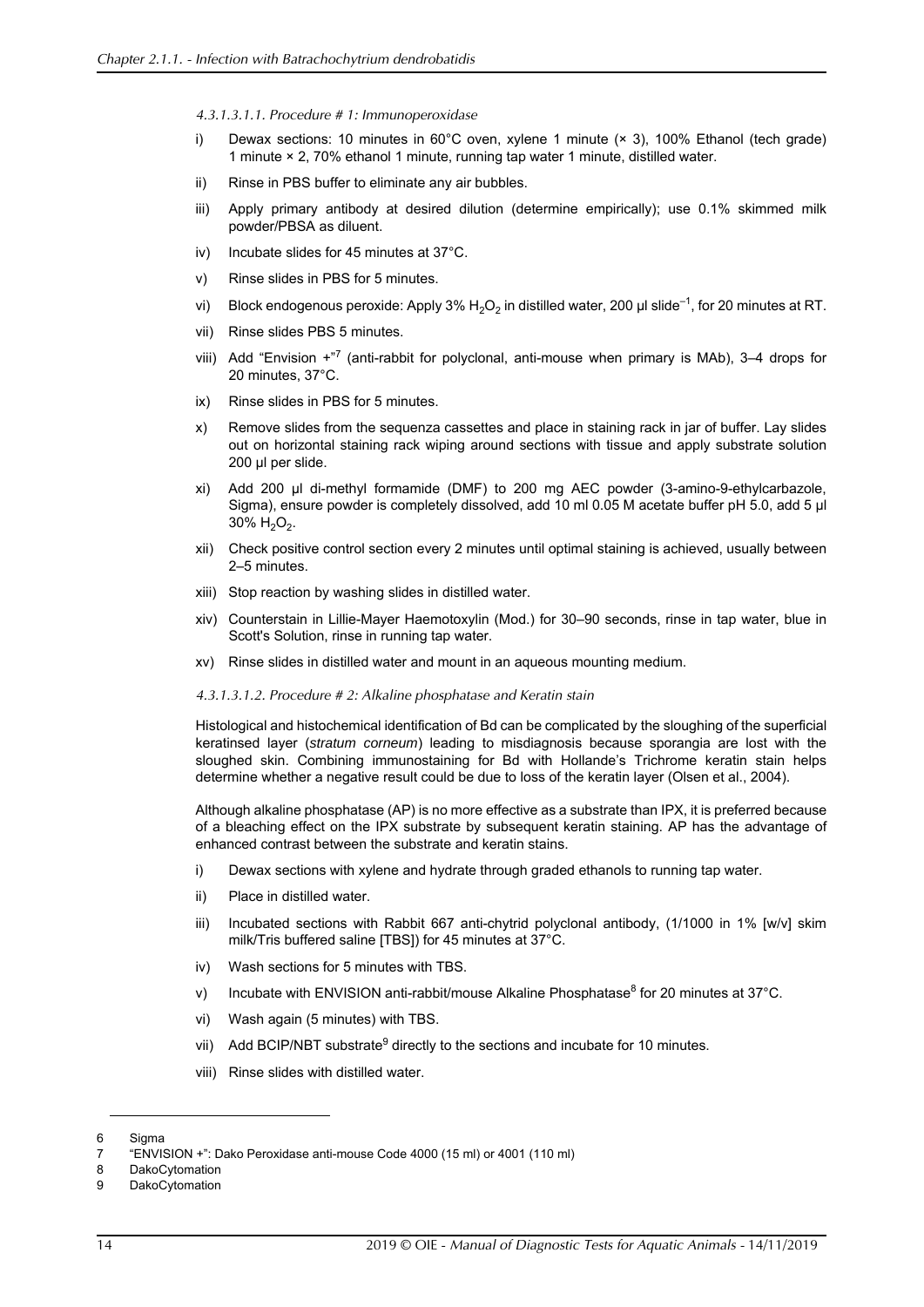At this stage, if no further staining is required, slides should be mounted in a water based gel<sup>10</sup> and sealed with a coverslip.

- *4.3.1.3.1.2.1. Keratin stain ? Modified Hollande's Trichrome*
- i) Take slides from distilled water (after immunolabelling) and incubate with 1% (w/v) phosphomolybdic acid<sup>11</sup> (solution C) for 5 minutes at RT.
- ii) Rinse with distilled water and incubate with saturated (minimum of 11% [w/v]) Orange  $G^{12}$ solution (solution D) for 5 minutes at RT.
- iii) The majority of solution D should be decanted and 0.2% (w/v) light green SF (Sigma) (solution E) added without rinsing for 2 minutes at RT.
- iv) Place slides (without rinsing) into 100% ethanol (×2), clear in xylene (×2) and mount in a xylene based mounting gel.
- v) Allow slides to dry until mounting medium had set, then view with a light microscope.

#### *4.3.1.3.1.3. Interpretation of staining*

The combined staining method results in a blue/purple colour for Bd, orange for keratin and pre-keratin and green for collagen and other subepidermal connective tissues.

| <b>Staining result</b> |           | Interpretation                                                                                                  |  |
|------------------------|-----------|-----------------------------------------------------------------------------------------------------------------|--|
| Keratin                | Bd        |                                                                                                                 |  |
|                        |           | Frog was negative for Bd. Presence of keratin allows confidence in diagnosis                                    |  |
|                        | $\ddot{}$ | Frog was infected with Bd                                                                                       |  |
|                        |           | Equivocal. A negative identification cannot be made as keratin is lacking and Bd may be<br>present in shed skin |  |

#### *4.3.1.3.2. Detection of Bd using antigen-capture ELISA*

Due to poor sensitivity and specificity an antigen-capture ELISA is not recommended for the detection of Bd.

#### *4.3.1.3.3. Conventional and Immunoelectron microscopy*

Principle of the test: skin can be examined by electron microscopy. Conventional electron microscopy (examination of ultra-thin sections) will generate data on Bd structure. The use of Bd-specific antibodies and gold-labelled anti-species antibodies permits both ultrastructure and antigenicity to be examined [\(Berger et al., 2005a\)](#page-19-3).

#### *4.3.1.3.3.1. Conventional transmission electron microscopy*

Fix tissues as described in [Berger et al., 2002](#page-19-14). Briefly, 2.5% (v/v) buffered glutaraldehyde (cacodylate or phosphate) is used to fix cells for 40 minutes. Following primary fixation the cells are rinsed in the same buffer (3 × 20 minutes), post-fixed in 1% (w/v) buffered osmium tetroxide (1 hour), washed (3 × 5 minutes) in double-distilled/reverse-osmosis (RO) water, dehydrated through graded alcohol (70– 100%) and infiltrated and embedded in an epoxy resin (e.g. Spurrs or Epon).

#### *4.3.1.3.3.2. Gold-labelling of sections*

- i) For gold labelling of ultra-thin resin sections ([Hyatt, 1991\)](#page-20-19), attention must be given to fixation and embedding regimes. For example, cells should be fixed in 0.25% (v/v) glutaraldehyde with 2–4% paraformaldehyde. No secondary fixation is used and the cells are infiltrated and embedded in an acrylic resin<sup>13</sup>.
- ii) Following fixation and embedding, cut and transfer ultrathin sections onto filmed nickel grids.
- iii) Cut sections from the appropriate blocks.

<sup>10</sup> For example ImmunonTM, Thermo Shandon

<sup>11</sup> Ajax/Univar

<sup>12</sup> Gurr, Michrome #411

<sup>13</sup> such as LR White or HM20 Lowicryl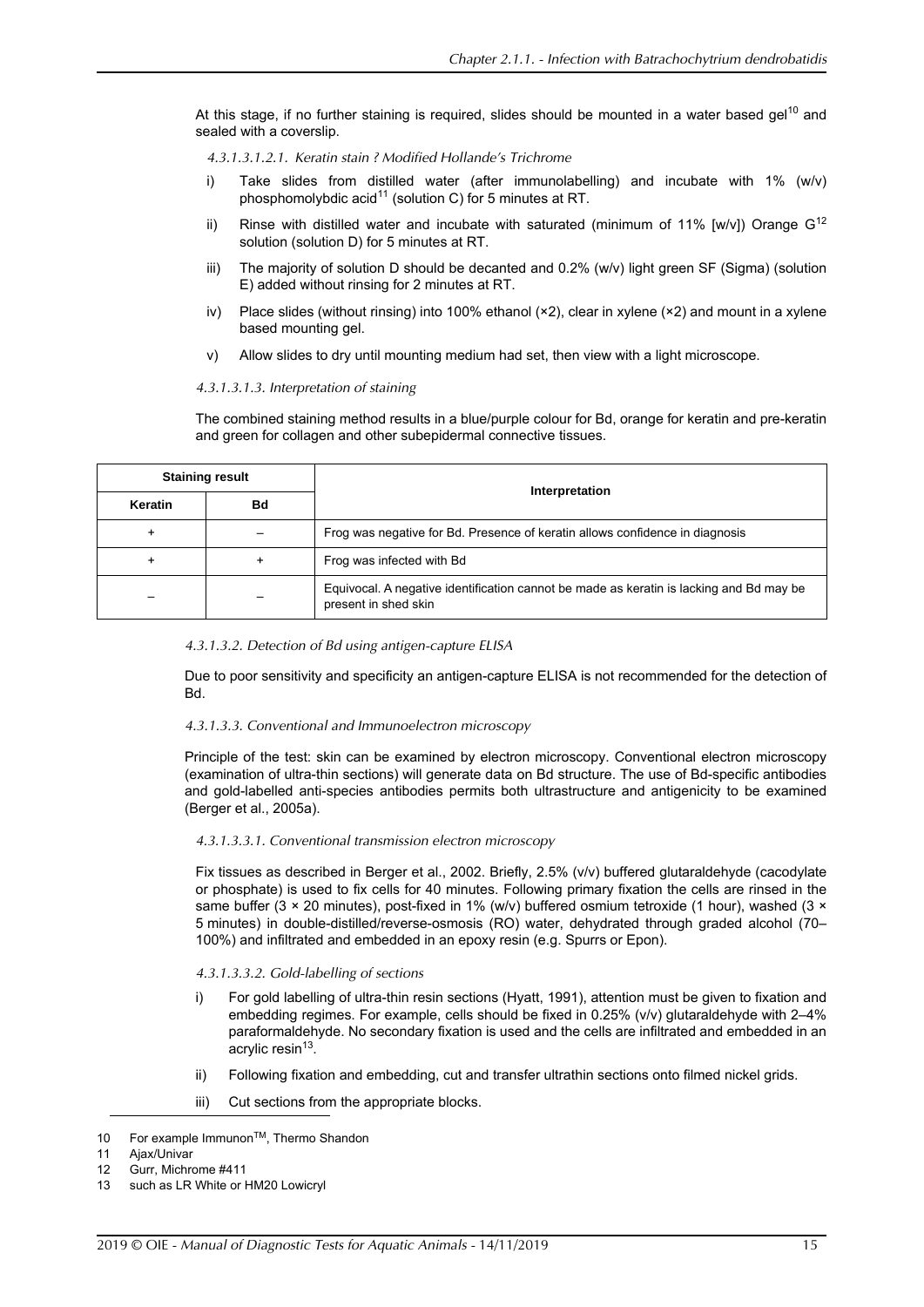- iv) Block in 2% (w/v) skim milk powder in PBS-A (10 minutes).
- v) Block free aldehydes with 0.1 M glycine in PBS-A (20 minutes).
- vi) Wash in PBS-A  $(3 \times 1)$  minute). This is an optional step used only if there is an excess of free aldehydes (a high background may be indicative of this).
- vii) If protein A-gold is not being used then block in normal species serum this serum should be homologous to that complexed to gold. Recommended dilution is approximately 1/40 (10 minutes).
- viii) Incubate in primary antibody. If incubation details are unknown then perform initial reactions with 1/100 to 1/2700 dilutions (with three-fold dilutions). Dilute antibodies in 1% (v/v) cold water fish gelatin in PBS-A, (60 minutes, RT).
- ix) Rinse in 1% ( $v/v$ ) coldwater fish gelatin in PBS-A, (6  $\times$  3 minutes).
- x) Incubate in gold-labelled secondary antibody or protein A-gold or protein G-gold. Suggested dilution 1/40 in a PBS-A containing 1% (w/v) bovine serum albumin (BSA), 0.1% (v/v) Tween 20 and 0.1% (v/v) Triton X, 60 minutes, RT.
- $xi)$  Rinse in PBS-A (6  $\times$  3 minutes, RT).
- xii) Post-fix in 2.5% (v/v) glutaraldehyde in PBS-A (5 minutes, RT).
- xiii) Rinse in water (RO) ( $3 \times 3$  minutes, RT).
- xiv) Dry on filter paper (type not critical).
- xv) Stain in uranyl acetate and lead acetate.
- *4.3.1.3.3.3. Interpretation of results*

Membranes (external) associated with zoospores and sporangia will be gold-labelled.

#### **4.3.1.4. Molecular techniques, TaqMan PCR**

Identification of Bd is possible using the described and validated [\(Boyle et al., 2004](#page-19-15); [Hyatt et al., 2007\)](#page-20-0) real-time TaqMan assay. The assay can be completed in less than 24 hours at relatively low cost.

The Taqman RT-PCR uses a primer/probe set designed to target a highly conserved region 5.8, 18 and 28S DNA separated by internal transcribed spacers (ITS-1 and ITS-2) and an intergenic spacer to detect Bd from swabs, toe clips, filters and tadpole oral discs (fresh or desiccated). Sequences of 5.8, 18 and 28S rRNA are highly conserved, whereas the ITS region and intergenic spacer units evolve quickly. The assay has a sensitivity of 0.1 zoospore equivalents. It will also quantify the level of infection in animals.

As the assay is very sensitive, all possible precautions need to be taken to prevent contamination (the assay will quantitatively detect a single zoospore in the test sample). These include using disposable implements for each sample, wearing gloves, performing assays in a Class II Biological safety cabinet, aliquoting reagents for one-time use, using filtered tips, using dedicated pipettes, work in 'clean' area.

#### *4.3.1.4.1. Preparation of swabs*

Swabs recommended for use: Medical Wire & Equipment Co (UK) MW 100-100 sourced from Biomirieux Aust.). Alternative swabs have not been validated. If using alternatives appropriate validation would be required.

- i) Swab underside of feet, legs and drink patch vigorously 2–3 times.
- ii) Break off swab into 1.5ml screw cap tube (with O-ring) containing 30–40 mg of 0.5 mm zirconium/silica beads<sup>14</sup> and 50  $\mu$ I PrepMan Ultra<sup>15</sup>.
- iii) Homogenise using a beadbeater (2 × 45 second). Centrifuge in a microfuge (30 seconds) between each homogenisation, to recover all material from tube, and again after second homogenisation.
- iv) Place screw-cap tubes in a suitable holder and heat samples (10 minutes at 100 $^{\circ}$ C).
- v) Cool (2 minutes) at RT then microfuge (3 minutes).
- vi) Collect and store as much supernatant as possible usually 20–40 µl.

<sup>14</sup> Biospec. Products - Cat. # 11079105z

<sup>15</sup> Applied Biosystems. Cat. # 4318930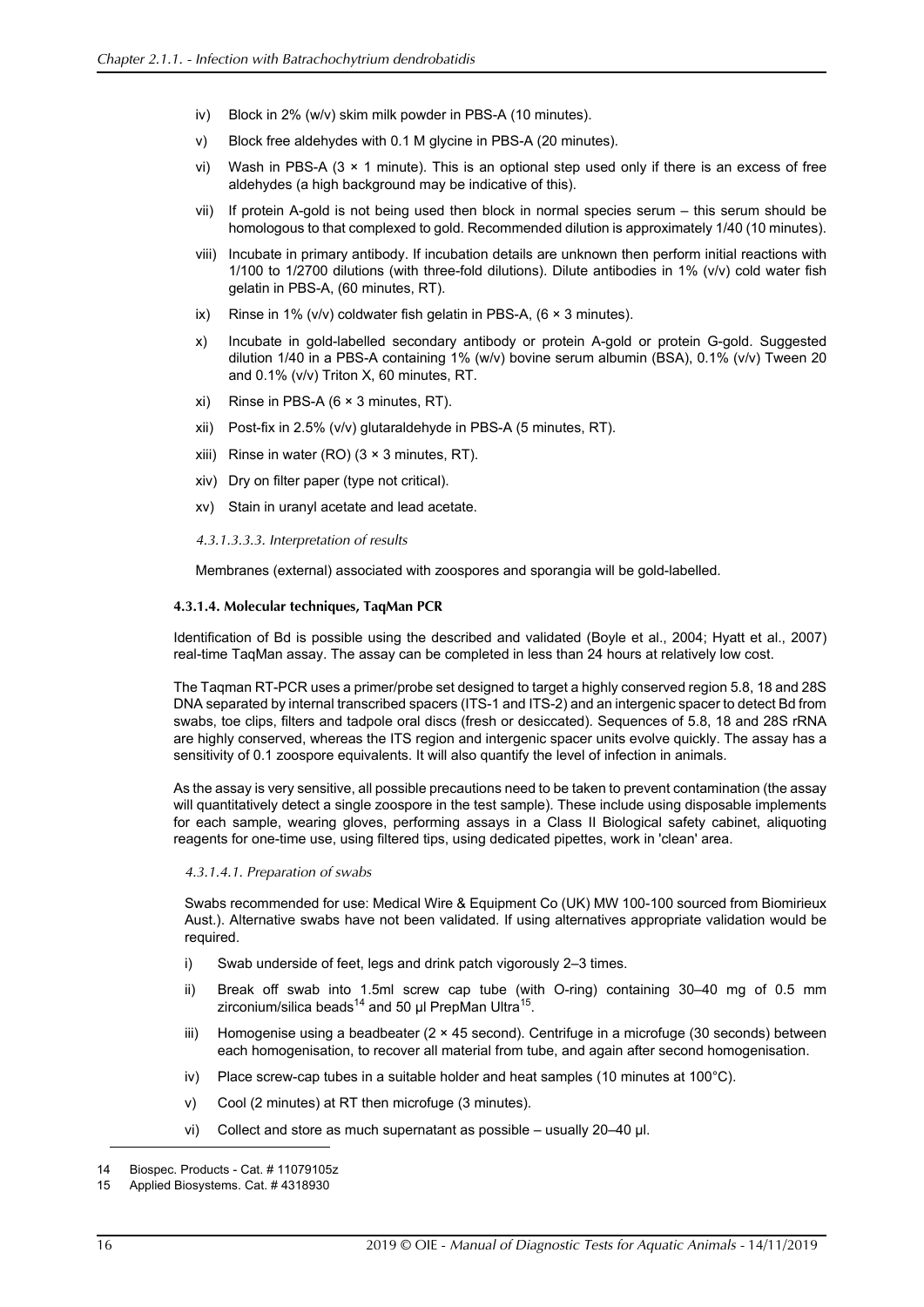When processing large numbers the supernatants can be stored in 96-well V-bottom plates in every second row – dilution (1/10 in water) can be made in the alternate rows of the plate. Harvested supernatants can be stored for a week at 4°C if the assay is being done in that time otherwise store frozen at –20°C. Seal the plates to prevent evaporation. A negative extraction control should be included each time to ensure there is no contamination (i.e. a clean swab in 50 µl PrepMan Ultra).

#### *4.3.1.4.2. Preparation of toe clips and mouthparts*

Extraction is same as for swabs. Use approximately (no more) than 1 mg. Use new sterile scalpel blades on a clean Bd-free (i.e. has not been used before) surface, e.g. Petri dish. For large toes strip the skin off the toe using clean scalpels, petri dish and toothpick and add no more than 10% (w/v) to prevent the homogenisation system being overloaded; increase the volume of PrepMan Ultra if necessary. Place the sample directly into the tube with zirconium beads and PrepMan Ultra as described for swabs.

#### *4.3.1.4.3. DNA extraction*

DNA is extracted from toe-clips, swabs, filters or tadpole oral discs by extraction with PrepMan Ultra.

- i) 50 µl of PrepMan Ultra (200 µl for filters) is added to each sample along with 30–40 mg of Zirconium/silica beads 0.5 mm diameter<sup>16</sup>.
- ii) Homogenise sample for 45 seconds in a bead-beater, e.g. a Mini Beadbeater  $8^{17}$ .
- iii) Centrifuge (30 seconds, 13,000  $g$  in a microfuge,  $\times$ 2): this recovers all material from the tube.
- iv) Heat sample at 100°C (10 minutes), cool (2 minutes) and centrifuge (13,000 *g*, 3 minutes in a microfuge).
- v) Take 20% of supernatant and use immediately; sample can be stored at  $-20^{\circ}$ C until used.

#### *4.3.1.4.4. Preparation of standards*

- i) Seed TGhL plates are seeded with 2 ml of actively growing *B. dendrobatidis* culture and grown for 4 to 5 days.
- ii) Harvest zoospores are harvested by flooding plate twice with 2 ml DS solution.
- iii) Count zoospore in haemocytometer  $(x 4)$ .
- iv) Pellet 10<sup>7</sup> zoospores in a microfuge (13,000 g, 1 minute).
- v) Remove pellet and resuspend in 200 µl of PrepMan Ultra.
- vi) Boil the suspension for 10 minutes, cool 2 minutes, microfuge for 3 minutes and remove 150 µl of supernatant.
- vii) Dilute DNA in distilled water (2 × 10<sup>5</sup> per ml genome equivalents) and aliquots stored at –20°C.

#### *4.3.1.4.5. Internal controls*

Inhibitors of the TaqMan assay, such as soil on the swabs, may be present after the extraction process resulting in false negatives being reported. The presence of inhibitors in samples can be detected by using an internal control. Applied Biosystems<sup>®</sup> produces a synthetic amplicon from a plasmid source whose sequence is not known to occur in nature. This is VIC-labelled and primer limited for use in multiplex assays<sup>18</sup>: 1 µl 10 × Exo IPC mix and 0.5 µl 50 × Exo IPC DNA should be included in the master mix of 1 well of the three triplicates. The Ct values in the VIC layer should be comparable for controls and test samples. If the Ct value of the test sample in the VIC layer is two- to four-fold higher than the negative control then the sample should be diluted 1/100 or greater.

*4.3.1.4.6. TaqMan assay*

- i) Aliquot 20 µl of combined master mix/primers/probe per well.
- ii) Add 5 µl DNA at 1/10 dilution (in water) for samples prepared with PrepMan Ultra.
- iii) For each assay, standards of 100, 10, 1 and 0.1 zoospores must be used to construct a standard curve. Stocks of standards can be prepared and stored frozen and diluted as required.

<sup>16</sup> Biospec Products

<sup>17</sup> Biospec Products

<sup>18</sup> TaqMan Exogenous Internal Positive Control Reagents (VIC Probe) # 4308323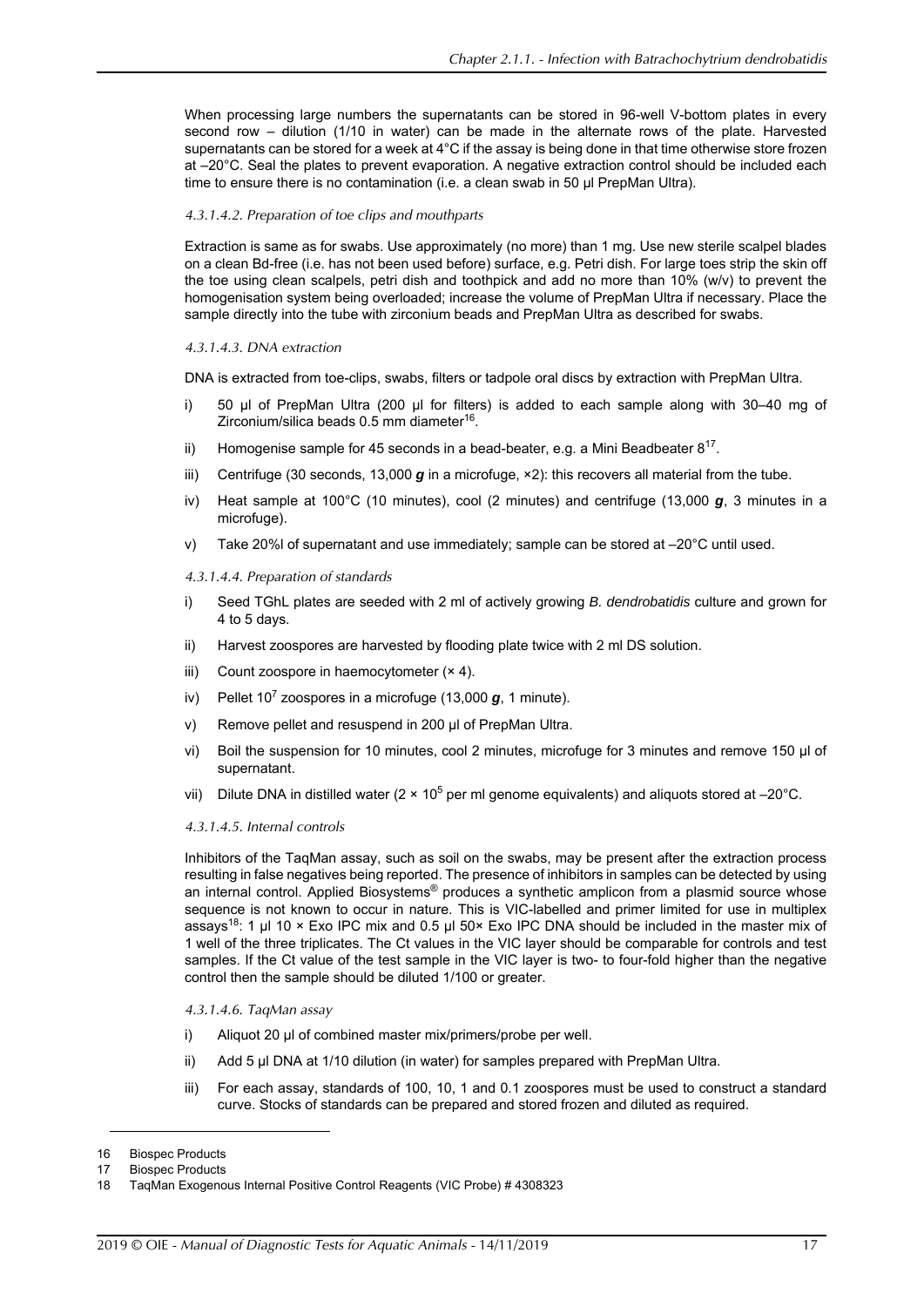- iv) An extraction control with no DNA (no template control) should also be included on each plate.
- v) All samples including standards should be done in triplicate.
- vi) Primers and Probe sequences:

**Primer 1 (Forward Primer):** *ITS1-3 Bd:* 29 bases 5'-CCT-TGA-TAT-AAT-ACA-GTG-TGC-CAT-ATG-TC-3' **Primer 2 (Reverse Primer):** *5.8S Bd:* 22 bases 5'-AGC-CAA-GAG-ATC-CGT-TGT-CAA-A-3' **Probe:** Chytr MGB2 **15 nucleotides** - FAM Labelled. 5'-6FAM-CGA-GTC-GAA-CAA-AAT-MGBNFQ-3'

Within the OIE Reference Laboratory amplification is carried out in a ABI 7500 fast or 7900 Sequence Detection System thermal cycler using the following programme: 50°C for 2 minutes (uracil N-deglycosylase digest) 1 cycle; 95°C for 10 minutes (activation of the Taq Gold thermostable DNA polymerase present in the master mix), 1 cycle; 95°C for 15 seconds, 60°C for 1 minute; 45 cycles.

**NOTE**: Primers and probe are resuspended as per manufacturer's instructions.

*4.3.1.4.6.1. Cycling Conditions*

| $50^{\circ}$ C | 2 minutes  |
|----------------|------------|
| $95^{\circ}$ C | 10 minutes |
| 45 repeats of: |            |
| $95^{\circ}$ C | 15 seconds |
| $60^{\circ}$ C | 1 minute   |

*<sup>4.3.1.4.7.</sup> Interpretation of data*

After completion of the assay, results should be analysed using the following guide:

- i) Perform OBT (outliers, baseline and threshold), setting the baseline range at 3, 15 and the threshold bar to a Delta  $R_N$  of 0.1 (Bd and internal control).
- ii) If positive samples have a  $C<sub>T</sub>$  value <18, reduce the upper baseline value from 15 to at least 3 lower than the sample  $C_T$ .

Determine if the assay is valid by visualising:

- i) Positive control wells: amplification curves on the FAM dye layer must have characteristic shape.
- ii) The exogenous positive control should not be more than twofold higher than its determined value in the negative control. If the  $C<sub>T</sub>$  value is more than twofold higher, then the test has been inhibited and the sample should be diluted (1/00).
- iii) Non-template control and negative control extraction: determine the absence of contamination by observing no characteristic amplification curves on FAM layer. VIC dye layer must have  $C_T$  value greater than 39.
- iv) Standard curve: standards at concentrations of 1/100, 10, 1, 0.1 are within specified range of reference standard.  $R^2$  is greater than 0.98.

If the test is deemed valid, the results for the test sample wells can be interpreted using the following criteria:

• Positive results

Definition: Presence of specific amplicons, indicated by a characteristic amplification curve similar to the positive control with a  $C_T$  value less than or equal to 39 (in all three wells).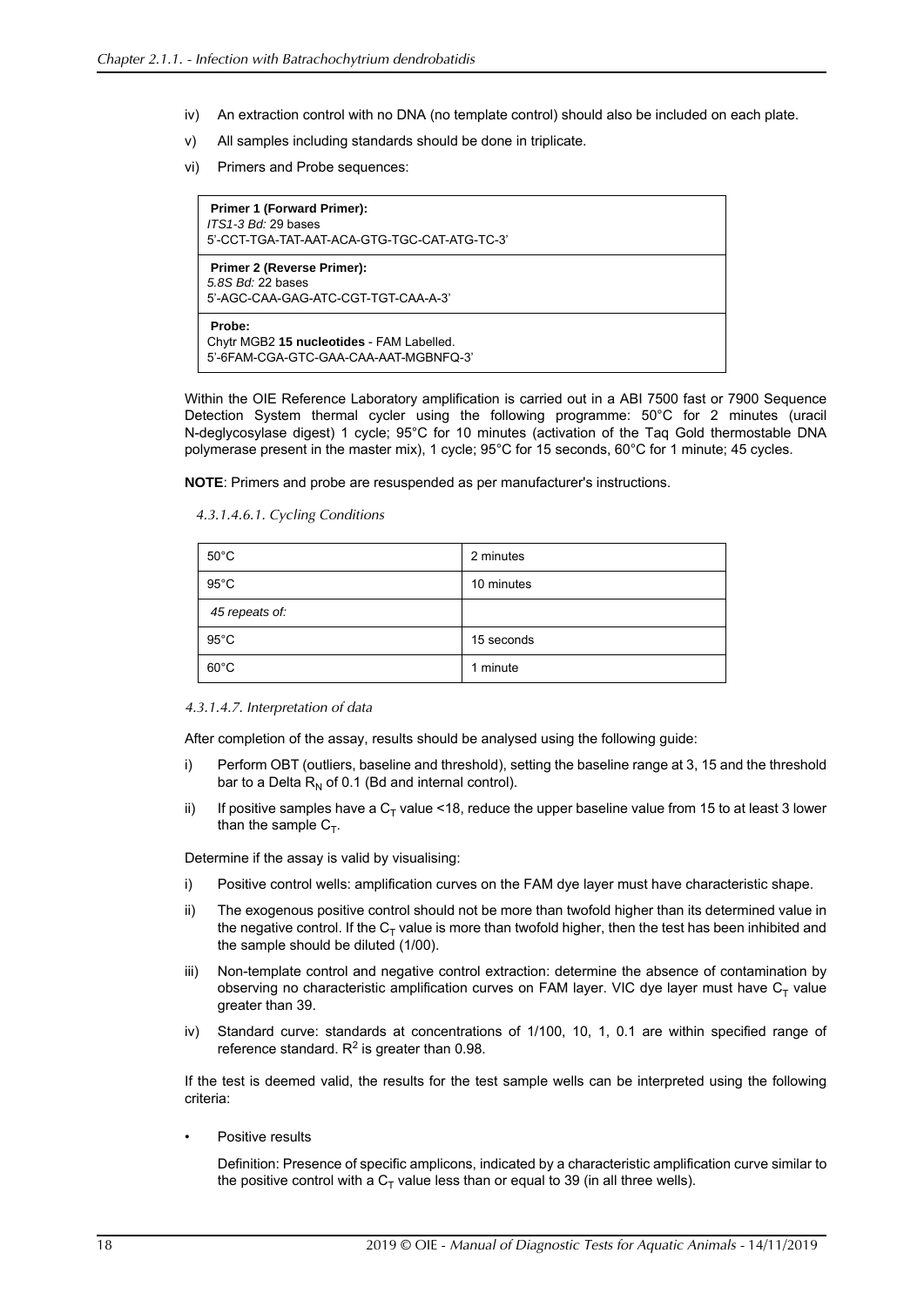• Negative results

Definition: Absence of specific amplicons, indicated by no characteristic amplification curve and having a  $C_T$  value greater than 41 (in all three wells).

• Indeterminate results

Definition: presence of characteristic amplification curves similar to the positive control but with a  $C<sub>T</sub>$ value between 39 and 41 or a low number of zoospore equivalents in only one or two wells). Such results necessitate a repeat of the assay.

## **5. Rating of tests against purpose of use**

<span id="page-18-0"></span>The methods currently available for surveillance, detection, and diagnosis of chytridiomycosis are listed in Table [5.1.](#page-18-0)The designations used in the Table indicate: a = the method is the recommended method for reasons of availability, utility, and diagnostic specificity and sensitivity; b = the method is a standard method with good diagnostic sensitivity and specificity; c = the method has application in some situations, but cost, accuracy, or other factors severely limits its application; d = the method is presently not recommended for this purpose; and NA = not applicable. These are somewhat subjective as suitability involves issues of reliability, sensitivity, specificity and utility. Although not all of the tests listed as category a or b have undergone formal standardisation and validation (see Chapter 1.1.2.of this *Aquatic Manual*), their routine nature and the fact that they have been used widely without dubious results, makes them acceptable.

| <b>Method</b>                 | <b>Targeted surveillance</b> |                 |                   | Presumptive   | Confirmatory |           |
|-------------------------------|------------------------------|-----------------|-------------------|---------------|--------------|-----------|
|                               | Ova/milt                     | <b>Tadpoles</b> | <b>Metamorphs</b> | <b>Adults</b> | diagnosis    | diagnosis |
| <b>Gross signs</b>            | na                           | d               | d                 | d             | d            | d         |
| Histopathology                | na                           | c               | c                 | c             | C            | c         |
| Immunoperoxidase stain        | na                           | c               | c                 | c             | b            | b         |
| <b>Transmission EM</b>        | na                           | d               | d                 | d             | C.           | c         |
| Immuno-EM                     | na                           | d               | d                 | d             | C            | c         |
| Isolation                     | na                           | na              | na                | na            | na           | na        |
| <b>Antigen-capture ELISA</b>  | na                           | na              | na                | na            | na           | na        |
| <b>Antibody-capture ELISA</b> | na                           | na              | na                | na            | na           | na        |
| <b>TaqMan PCR</b>             | na                           | a               | a                 | a             | a            | a         |
| <b>PCR</b> sequence analysis  | na                           | b               | b                 | b             | b            | a         |

| Table 5.1. Methods for targeted surveillance and diagnosis |  |  |
|------------------------------------------------------------|--|--|
|------------------------------------------------------------|--|--|

Histopathology is highly specific; in diseased animals it is also highly sensitive. EM = electron microscopy; ELISA = enzyme-linked immunosorbent assay; PCR = polymerase chain reaction; na = not applicable.

## **6. Test(s) recommended for targeted surveillance to declare freedom from chytridiomycosis**

The sampling and associated TaqMan assays described in this paper can be used for targeted surveillance of Bd. A peer-reviewed survey protocol, which can be used for the mapping of Bd within geographic regions, can be found in a recent paper [\(Skerratt et al., 2010\)](#page-21-5).

## **7. Corroborative diagnostic criteria**

## **7.1. Definition of suspect case**

Amphibian, apparently healthy or moribund which displays aberrant behaviour and has localised areas of sloughed skin. The skin must contain evidence of zoospore and sporangia structure which stain with antibodies obtained from the reference laboratory.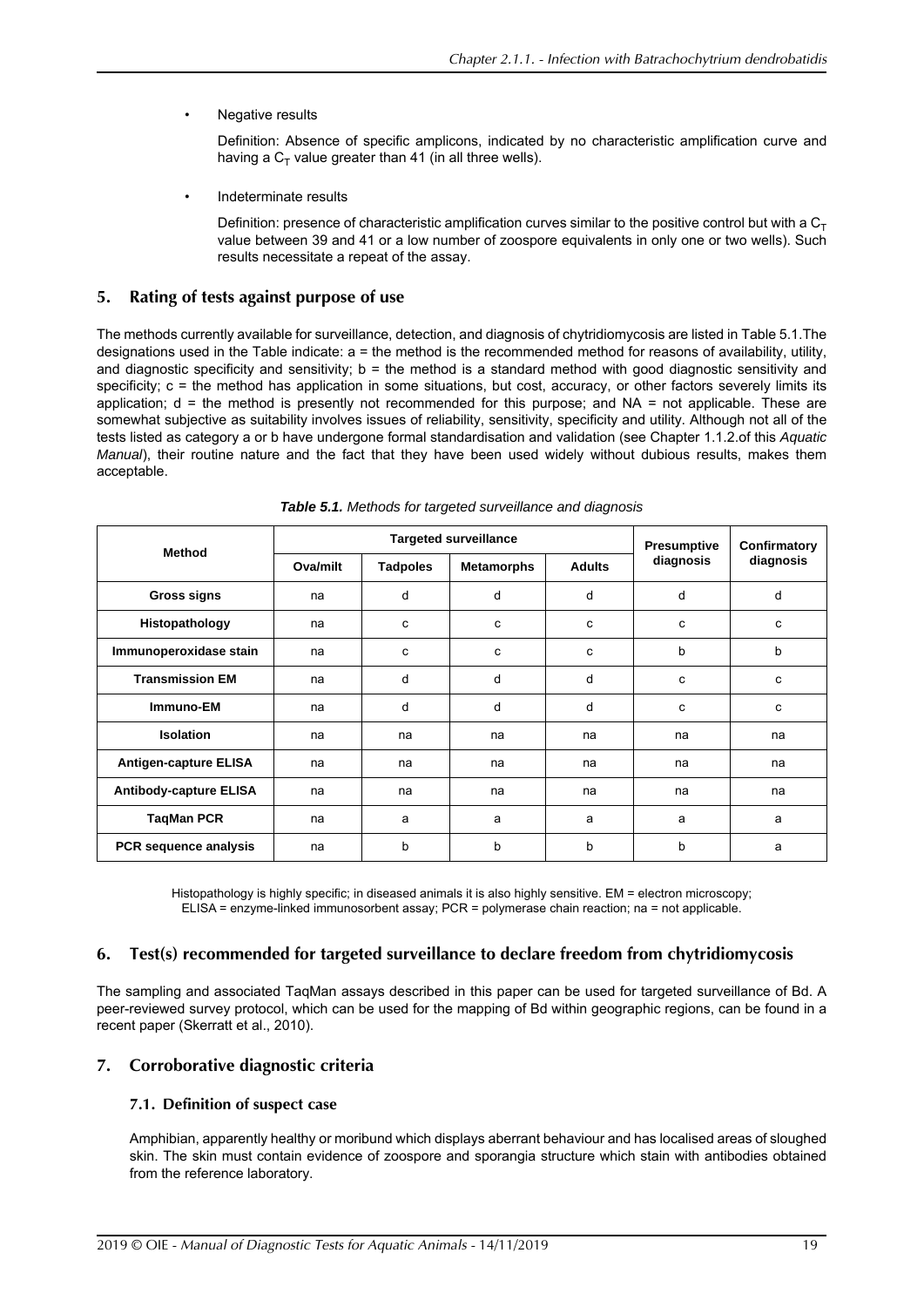## **7.2. Definition of confirmed case**

Amphibian, apparently healthy, moribund or dead in which skin contains Bd by TaqMan assay.

**NOTE**: Histology (hematoxylin and eosin sections) can be used with confidence by qualified pathologists as there are no other fungi present on amphibian with similar structure (sporangia with discharge tubes, zoospores, within cells of stratum corneum); however definitive definition is by TaqMan PCR.

## **8. References**

<span id="page-19-0"></span>BERGER L., SPEARE R., DASZAK P., GREEN D., CUNNINGHAM A., GOGGIN C., SLOCOMBE R., RAGAN M., HYATT A., MCDONALD K., HINES H., LIPS K., MARANTELLI G. & PARKES H. (1998). Chytridiomycosis causes amphibian mortality associated with population declines in the rain forests of Australia and Central America. *Proc. Natl. Acad. Sci. USA*, **95**, 9031–9036.

<span id="page-19-14"></span>BERGER L., HYATT A., OLSEN V., HENGSTBERGER S., BOYLE D., MARANTELLI G., HUMPHREYS K. & LONGCORE J. (2002). Production of polyclonal antibodies to *Batrachochytrium dendrobatidis* and their use in an immunoperoxidase test for chytridiomycosis in amphibians. *Dis. Aquat. Org.*, **48**, 213–220.

<span id="page-19-3"></span>BERGER L., HYATT A., SPEARE R. & LONGCORE J. (2005a). Life cycle stages of *Batrachochytrium dendrobatidis*Longcore et al. 1999, the amphibian chytrid. *Dis. Aquat. Org.*, **68**, 51–63.

<span id="page-19-4"></span>BERGER L., SPEARE R. & SKERRATT L. (2005b). Distribution of *Batrachochytrium dendrobatidis* and pathology in the skin of green tree frogs (*Litoria caerulea*) with severe chytridiomycosis. *Dis. Aquat. Org.*, **68**, 65–70.

<span id="page-19-11"></span>BERGER L., LONGCORE J., SPEARE R., HYATT A. & SKERRATT L.F. (2009a). Fungal Diseases in Amphibians.*In*: Amphibian Biology, Volume 8 Amphibian Decline: Disease, Parasites, Maladies, and Pollution. H. Heatwole and J.W. Wilkinson, Surrey Beatty & Sons, New South Wales, Australia, 2986–3052.

<span id="page-19-13"></span>BERGER L., SPEARE R., MARANTELLI G. & SKERRATT L. (2009b). A zoospore inhibition technique to evaluate the activity of antifungal compounds against *Batrachochytrium dendrobatidis* and unsuccessful treatment of experimentally infected green tree frogs (*Litoria caerulea*) by fluconazole and bezalkonium chloride. *Res. Vet. Sci.*, **87**, 106–110.

<span id="page-19-8"></span>BERGER L., SPEARE R., PESSIER A., VOYLES J. & SKERRATT L.F. (2010). Treatment of chytridiomycosis requires urgent clinical trials. *Dis. Aquat. Org.*, **Special 4: Chytridiomycosis: an emerging disease**, 17.

<span id="page-19-2"></span>BLAUSTEIN A., ROMANSIC J.M., SCHEESSELE E.A., HAN B.A., PESSIER A.P. & LONGCORE J.E. (2005). Interspecific variation in susceptibility of frog tadpoles to the pathogenic fungus, *Batrachochytrium dendrobatidis. Conservation Biol.*, **19**, 1460–1468.

<span id="page-19-15"></span>BOYLE D.G., BOYLE D.B., OLSEN V., MORGAN J.A.T. & HYATT A.D. (2004). Rapid quantitative detection of chytridiomycosis (*Batrachochytrium dendrobatidis*) in amphibian samples using real-time Taqman PCR assay. *Dis. Aquat. Org.*, **60**, 133–139.

<span id="page-19-7"></span>BRIGGS C.J., VREDENBURG V.T., KNAPP R.A. & RACHOWICZ L.J. (2005). Investigating the population-level effects of chytrdiomycosis: an emerging infectious disease of amphibians. *Ecology*, **86**, 3149–3159.

<span id="page-19-5"></span>DAVIDSON E.W., PARRIS M., COLLINS J.P., LONGCORE J.E., PESSIER A.P. & BRUNNER J. (2003). Pathogenicity and transmission of chytridiomycosis in tiger salamanders (*Ambylostoma tigrinum*). *Copeia.*, **3**, 601–607.

<span id="page-19-12"></span>DRURY R.B. & WALLINGTON E.A. (1980). Carleton's Histological Technique, Oxford University Press, 520 pp.

<span id="page-19-1"></span>FISHER M.C., GARNER T.W.J. & WALKER S.F. (2009). Global Emergence of *Batrachochytrium dendrobatidis* and Amphibian Chytridiomycosis in Space, Time, and Host. *Microbiology*, **63**, 291–310.

<span id="page-19-9"></span>FORZAN M.J., GUNN H. & SCOTT P. (2008). Chytridiomycosis in an aquarium collection of frogs, diagnosis, treatment, and control. *J. Zoo. Wildl. Med.*, **39**, 406–411.

<span id="page-19-10"></span>GARNER T.W., GARCIA G., CARROLL B. & FISHER M.C. (2009). Using itraconazole to clear *Batrachochytrium dendrobatidis* infection, and subsequent depigmentation of *Alytes muletensis* tadpoles. *Dis. Aquat. Org.*, **83**, 257–260.

<span id="page-19-6"></span>HANSELMANN R., RODRIQUE A., LAMPO M., FAJARDO-RAMOS L., AGUIRRE A., MARM K.A., RODREQUIZ P. & DASZAK P. (2004). Presence of an emerging pathogen of amphibians in introduced bullfrogs *Rana catesbeiana* in Venezuela. *Biol. Conserv.*, **120**, 115–119.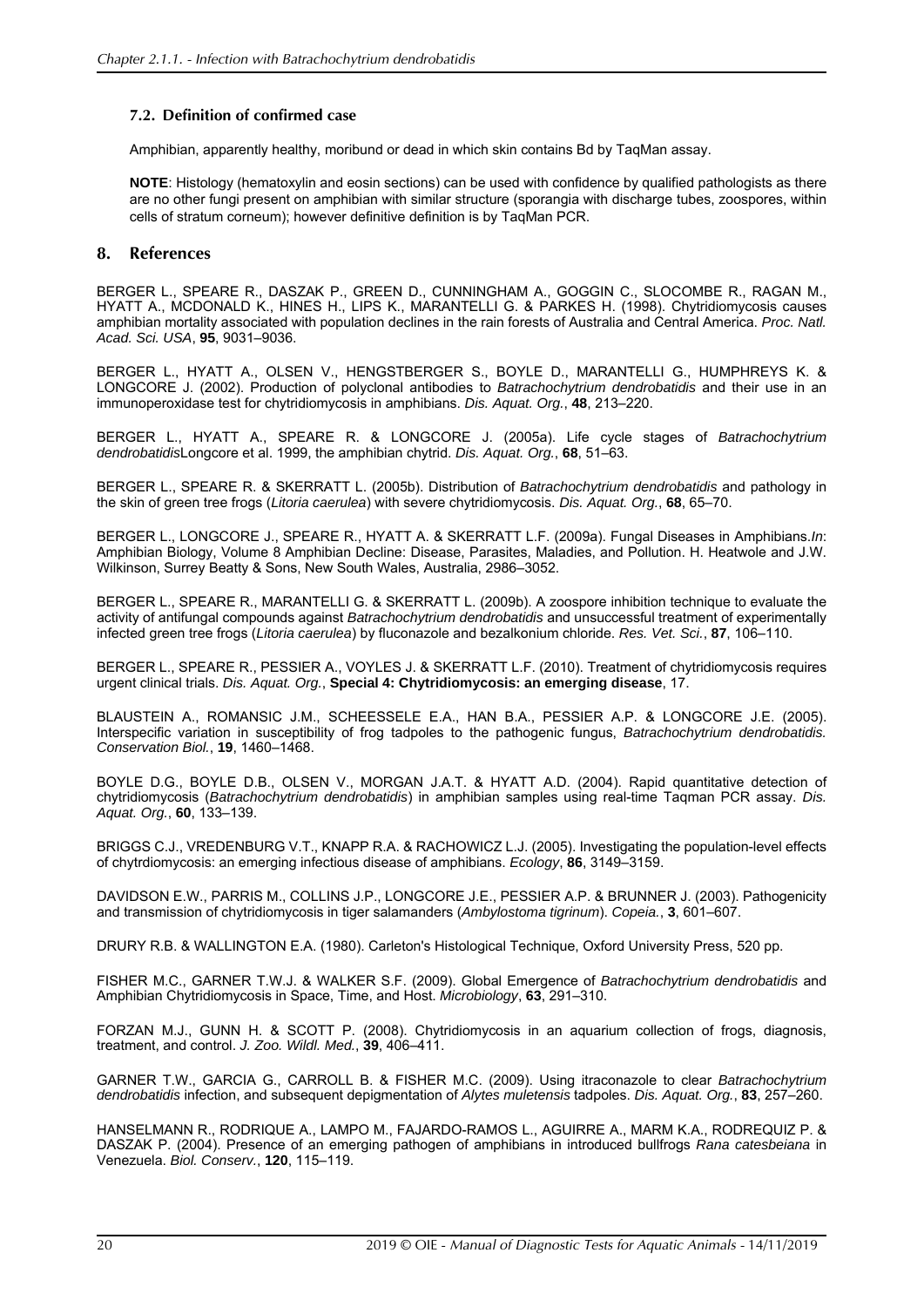<span id="page-20-13"></span>HOHREITER D.W. & RIGG D.K. (2001). Derivation of ambient water quality criteria for formaldehyde. *Chemosphere*, **45**, 471–486.

<span id="page-20-19"></span>HYATT A.D. (1991). Immunogold labelling techniques.*In*: Electron Microscopy in Biology: a Practical Approach. Harris R., ed. IRL Press, Oxford, UK, 59–81.

<span id="page-20-0"></span>HYATT A.D., BOYLE D.G., OLSEN V., BOYLE D.B., BERGER L., OBENDORF D., DALTON A., KRIGER K., HERO M., HINES H., PHILLOTT R., CAMPBELL R., MARANTELLI G., GLEASON F. & COLLING A. (2007). Diagnostic assays and sampling protocols for the detection of *Batrachochytrium dendrobatidis*. *Dis. Aquat. Org.*, **73**, 175–192.

<span id="page-20-7"></span>JOHNSON M., BERGER L., PHILLIPS L. & SPEARE R. (2003). *In vitro* evaluation of chemical disinfectants and physical techniques against the amphibian chytrid, *Batrachochytrium dendrobatidis*. *Dis. Aquat. Org.*, **57**, 255–260.

<span id="page-20-4"></span>JOHNSON M. & SPEARE R. (2003). Survival of *Batrachochytrium dendrobatidis* in water: quarantine and control implications. *Dis. Aquat. Org.*, **9 (8)**, 922–925.

<span id="page-20-5"></span>JOHNSON M. & SPEARE R. (2005). Possible modes of dissemination of the amphibian chytrid *Batrachochytrium dendrobatidis* in the environment. *Dis. Aquat. Org.*, **65**, 181–186.

<span id="page-20-2"></span>LIPS K., BREM F., BRENES F., REEVE J., ALFORD R., VOYLES J., CAREY C., LIVO L., PESSIER A. & COLLINS J. (2006). Emerging infectious disease and the loss of biodiversity in a Neotropical amphibian community. *Proc. Natl. Acad. Sci. USA*, **103 (9)**, 3165–3170.

<span id="page-20-1"></span>LONGCORE J., PESSIER A. & NICHOLS D. (1999). *Batrachochytrium dendrobatidis* gen. et sp. nov., a chytrid pathogenic to amphibians. *Mycologia*, **91**, 219–227.

<span id="page-20-17"></span>LONGCORE J.R., LONGCORE J.E., PESSIER A.P. & HALTEMAN W.A. (2007). Chytridiomycosis widespread in anurans of northeastern United States. *J. Wildl. Management*, **71**, 435–444.

<span id="page-20-9"></span>MARANTELLI G., BERGER L., SPEARE R. & KEEGAN L. (2004). Distribution of the amphibian chytrid Batrachochytrium dendrobatidis and keratin during tadpole development. *Pacific Conservation Biol.*, **10 (1)**, 173–179.

<span id="page-20-16"></span>MARTEL A., VAN ROOIJ P., VERCAUTEREN G., BAERT K., VAN WAEYENBERGHE L., DEBACKER P., GARNER T.W., WOELTJES T., DUCATELLE R., HAESEBROUCK F. & PASMANS F. (2010). Developing a safe antifungal treatment protocol to eliminate *Batrachochytrium dendrobatidis*from amphibians. *Medical Mycol.*, **49 (2)**, 143–49.

<span id="page-20-14"></span>NICHOLS D.K. & LAMIRANDE E.W. (2009). Successful treatment of chytridiomycosis. *Froglog*, **2001**, 46.

<span id="page-20-18"></span>OLSEN V., HYATT A.D., BOYLE D.G. & MENDEZ D. (2004). Co-localisation of *Batrachochytrium dendrobatidis* and keratin for enhanced diagnosis of chytridiomycosis in frogs. *Dis. Aquat. Org.*, **61**, 85–88.

<span id="page-20-15"></span>PARKER J.M., MIKAELIAN I., HAHN N. & DIGGS H.E. (2002). Clinical diagnosis and treatment of epidermal chytridiomycosis in African clawed frogs (*Xenopus tropicalis*). *Comp. Med.*, **52**, 265–268.

<span id="page-20-10"></span>PESSIER A.P., NICHOLS D.K., LONGCORE J.E. & FULLER M.S. (1999). Cutaneous chytridiomycosis in poison dart frogs (*Dendrobates* spp.) and White's tree frogs (*Litoria caerulea*). *J. Vet. Diagn. Invest.*, **11**, 194–199.

<span id="page-20-8"></span>PIOTROWSKI J.S., ANNIS S.L. & LONGCORE J.F. (2004). Physiology of *Batrachochytrium dendrobatidis,*a chytrid pathogen of amphibians. *Mycologia*, **96 (1)**, 9–15.

<span id="page-20-12"></span>RETALLICK R.W.R., MCCALLUM H. & SPEARE R. (2004). Endemic infection of the amphibian chytrid fungus in a frog community postdecline. *PLoS Biol.*, **2**, 1965–1971.

<span id="page-20-6"></span>PHILLOTT A.D., SPEARE R., HINES H.B., MEYER E., SKERRATT L.F., MCDONALD K.R., CASHINS S.D., MENDEZ D. & BERGER L. (2010). Minimising exposure of amphibians to pathogens during field studies. *Dis. Aquat. Org.*, **92**, 175-185.

<span id="page-20-11"></span>ROWLEY J.J.L., CHAN S.K.F., TANG W.S., SPEARE R., SKERRATT L.F., ALFORD R.A., CHEUNG K.S., HO C.Y. & CAMPBELL R. (2007). Survey for the amphibian chytrid *Batrachochytrium dendrobatidis* in Hong Kong in native amphibians and in the international amphibian trade. *Dis. Aquat. Org.*, **78**, 87–95.

<span id="page-20-3"></span>SKERRATT L.F., BERGER L., SPEARE R., CASHINS S., MCDONALD K., PHILLOTT A., HINES H. & KENYON N. (2007). Spread of chytridiomycosis has caused the rapid global decline and extinction of frogs. *EcoHealth*, **4**, 125–134.